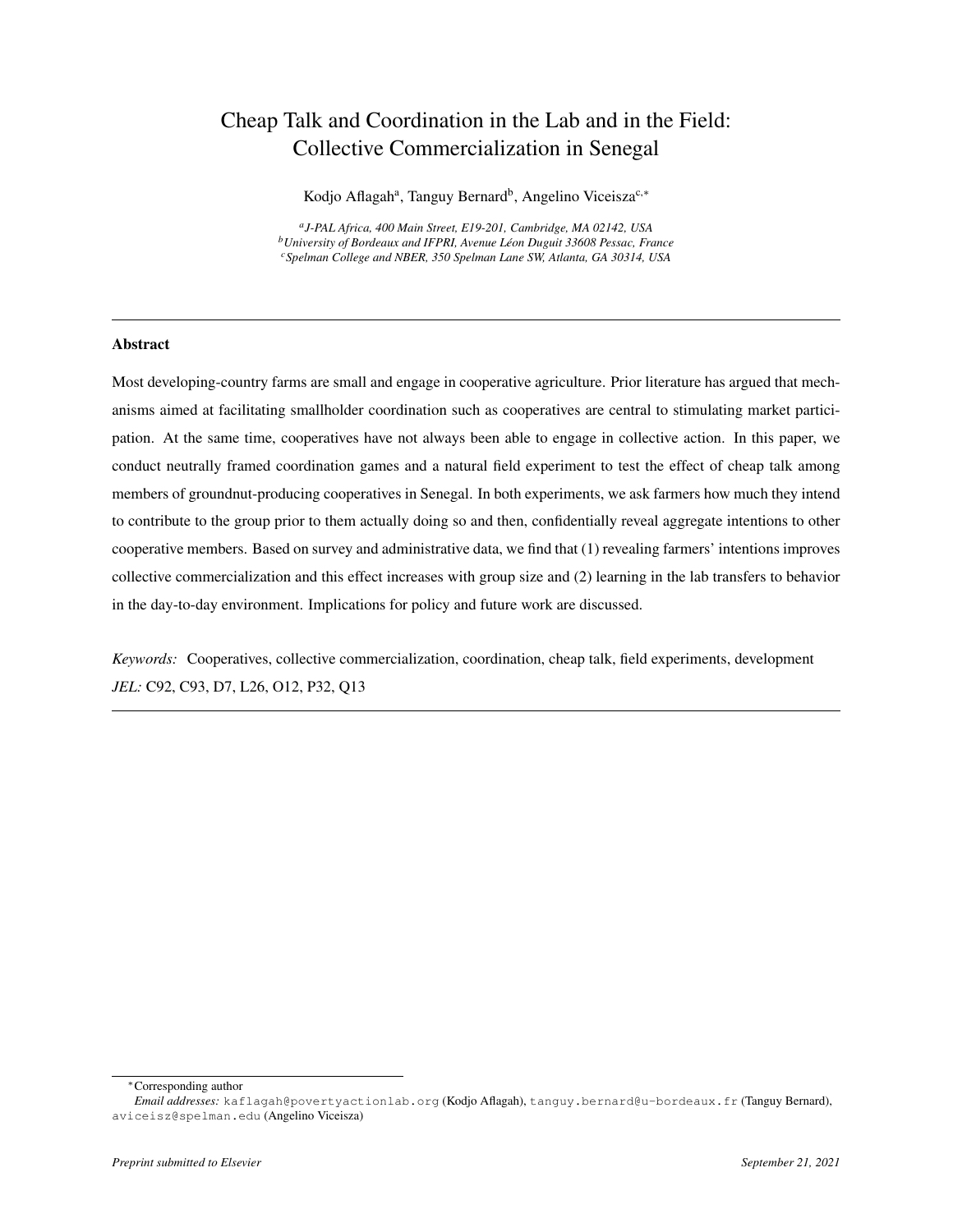#### 1. Introduction

According to the United Nations, more than 12 percent of the world's population belongs to a cooperative and these organizations employ ten percent of workers.<sup>1</sup> In fact, most developing-country farms are small and family-run (e.g., Lowder et al., 2016) and many of them engage in cooperative agriculture.<sup>2</sup> Prior literature has thus argued that mechanisms aimed at facilitating smallholder coordination such as cooperatives are central to stimulating market participation (e.g., Ostrom, 1990; Barrett, 2008; Markelova et al., 2009; Wanyama, 2014). At the same time, cooperatives in low income countries have not always been able to engage in collective action (e.g., Fafchamps and Hill, 2005; Aldana et al., 2007; Hellin et al., 2007; Bernard et al., 2008; Ragasa and Golan, 2014).

In this paper, we primarily rely on a two-pronged empirical approach to test the effect of cheap talk on coordination among members of 79 groundnut-producing cooperatives in Senegal. We start by conducting neutrally framed coordination games (i.e., lab-in-the-field experiments/LFEs) with 839 randomly selected members of these cooperatives. We then conduct a natural field experiment (heretofore, the RCT) among the full set of 2800 cooperative members. In both the LFEs and the RCT, we ask farmers how much they intend to contribute to the group prior to them actually doing so. Our main treatment varies exposure to aggregate intentions, a type of cheap talk, in order to assess impacts on farmers' contributions to the group (in the LFEs) and sales through the cooperative (in the RCT). The combination of two types of field experiments in addition to survey and administrative data collected by the cooperatives, provides a fuller empirical test of our hypotheses. For example, the LFEs allow for variation in key parameters such as group size that cannot be exogenously manipulated in the day-to-day environment. Meanwhile, the RCT enables an exploration of farmers' actual commercialization behavior in the day-to-day environment as well as the effect thereon of farmer participation in the LFEs. The inspiration for this design was drawn from two sources. First, prior data from this context suggest that beliefs about others' sales to the cooperative are key to one's decision to sell through the group (e.g., Bernard et al., 2014, which we return to below).<sup>3</sup> Second, there is extensive theoretical and lab experimental literature suggesting that cheap talk communication can impact coordination (e.g., Farrell, 1987; Cooper et al., 1992; Crawford, 1998; Charness and Grosskopf, 2004; Blume and Ortmann, 2007; Avoyan and Ramos, 2017).

We contribute two key findings to the literature. First, revealing farmers' intentions to sell through the cooperative improves collective commercialization. The results are economically significant: On average, farmers exposed to cheap talk in the RCT contribute more than twice as much towards collective commercialization than in the control group. As predicted, this effect is more important in larger groups where coordination is more costly to start with. From a policy standpoint, this suggests that a relatively simple and non-costly information intervention can improve coordination within cooperatives and thus, market participation. This raises the question as to why such an institution did not emerge in absence of this intervention (e.g., Matsuyama, 1997). In order to address this, some additional context is needed. Bernard et al. (2014) document strategic uncertainty among members of 27 groundnut cooperatives

<sup>1</sup>Accessed on July 2, 2021: https://www.un.org/en/observances/cooperatives-day.

<sup>&</sup>lt;sup>2</sup> Accessed on July 2, 2021: https://www.ifad.org/en/farmer-organizations.

 $3$ There may of course be other reasons why cooperatives are (un)able to sell collectively; e.g., Casaburi and Macchiavello (2019) and Hill et al. (2014) discuss commitment sanctions and deferred payments respectively.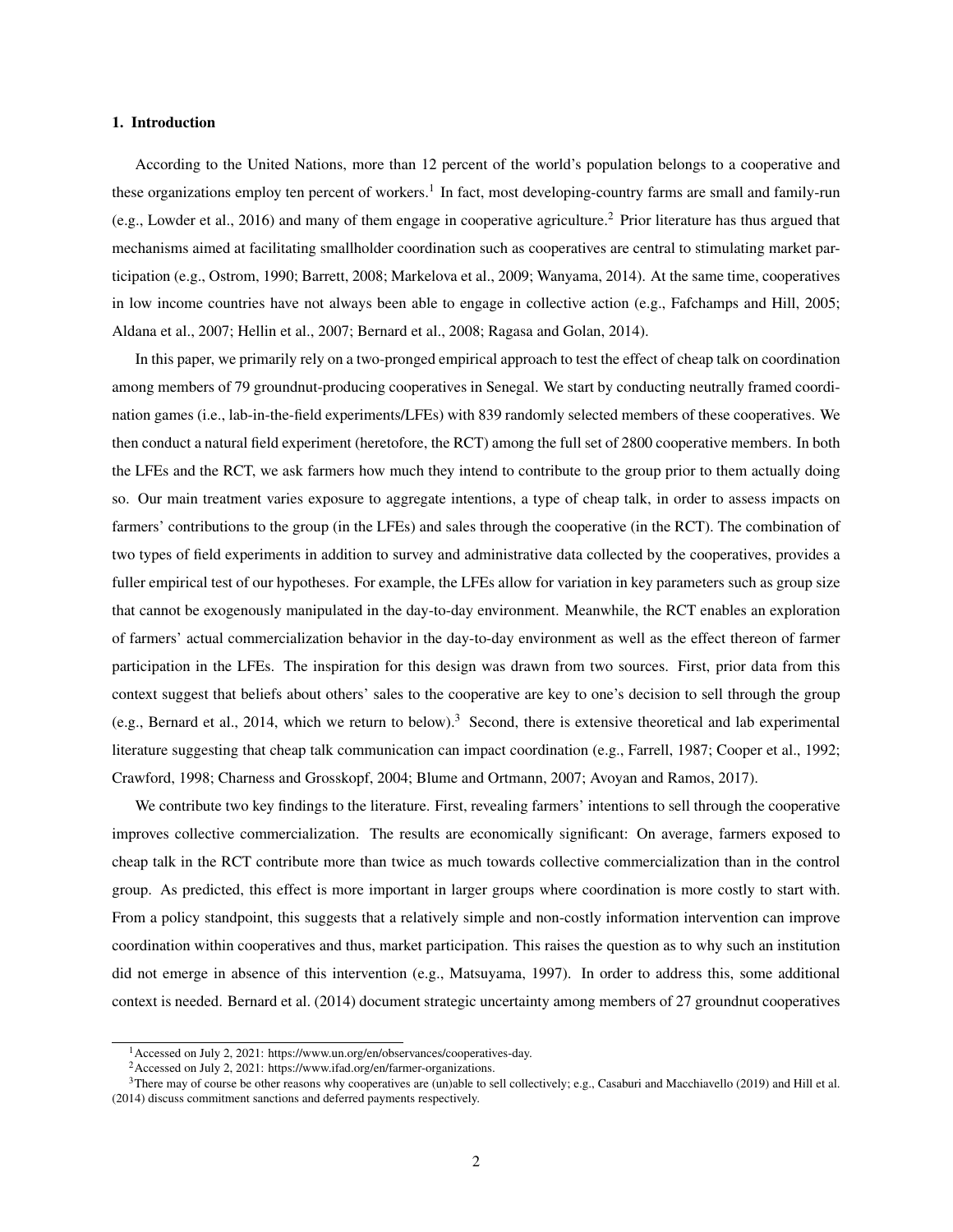in Senegal. Practically all respondents believe there are benefits to coordination because collective commercialization alleviates individual-level constraints such as lack of transportation and bargaining power (consistent with for example, Key et al., 2000; Bernard et al., 2008). At the same time, 67 percent of respondents believe that other members would by-pass the cooperative and sell individually to a trader for a lower payoff. This is likely because the majority of sales typically occur to local traders via spot market transactions, thus reinforcing the above beliefs.

Thus, one reason why this intention revelation institution may not have emerged is because communication needs to be N-way in order to impact farmers' beliefs. In other words, it must aggregate and disseminate information across *all* cooperative members who produce the crop in question. This is quite different from free-form, day-today communication which tends to be bilateral, particularly between cooperative members who routinely interact. Another reason may be that intentions were collected by a third party in an environment that is characterized by important interpersonal ties. So, participants might have been more willing to reveal and believe intended actions than if the process had been implemented by peers with potentially hidden agendas. While it is likely that broader market forces also drive commercialization (e.g., Ashraf et al., 2009), this intervention would not have had significant impacts if it had missed the mark. So, our findings leave room for future work to explore (1) the nuances of implementing information/communication institutions (e.g., Haaland et al., 2020) and (2) how such institutions interact with other interventions aimed at boosting market participation, contract farming, and entrepreneurship (e.g., Fafchamps and Minten, 2012; Saenger et al., 2014; Dimitriadis and Koning, 2019; Hussam et al., 2020; Rao and Shenoy, 2021).

Second, learning in the LFEs transfers to behavior in the RCT. Specifically, LFE participants are more likely to engage in collective commercialization relative to non-LFE participants from the same cooperative. From a methodological standpoint, this suggests that behavior in artefactual environments can transfer to behavior in naturally-occurring environments (consistent with for example Cardenas and Carpenter, 2005; Cooper and Van Huyck, 2016; Turiansky, 2017). Our study thus advances the literature that links results across the spectrum of experiments and other empirical approaches (e.g., Levitt and List, 2007; Barr et al., 2010; Finan and Schechter, 2012; Stoop et al., 2012; Voors et al., 2012; Camerer, 2015; Hoel et al., 2017). While our findings support the use of LFEs in combination with RCTs to better understand the mechanisms that are at play (e.g., Viceisza, 2016), they also suggest that researchers should take heed as participation in LFEs can affect subjects' future behavior. This is consistent with Zwane et al. (2011) who find that being surveyed can impact subsequent behavior, but also an older literature on the learning that can arise from participating in classroom experiments (e.g., a series of articles by Charles Holt and co-authors at *Journal of Economic Perspectives* in the late 1990s to early 2000s).

The remainder of the paper proceeds as follows. Section 2 discusses our framework and hypotheses in the context of existing literature. Section 3 details our study design and empirical strategy. Section 4 covers our main findings. Finally, Section 5 concludes by discussing potential implications for policy and future work.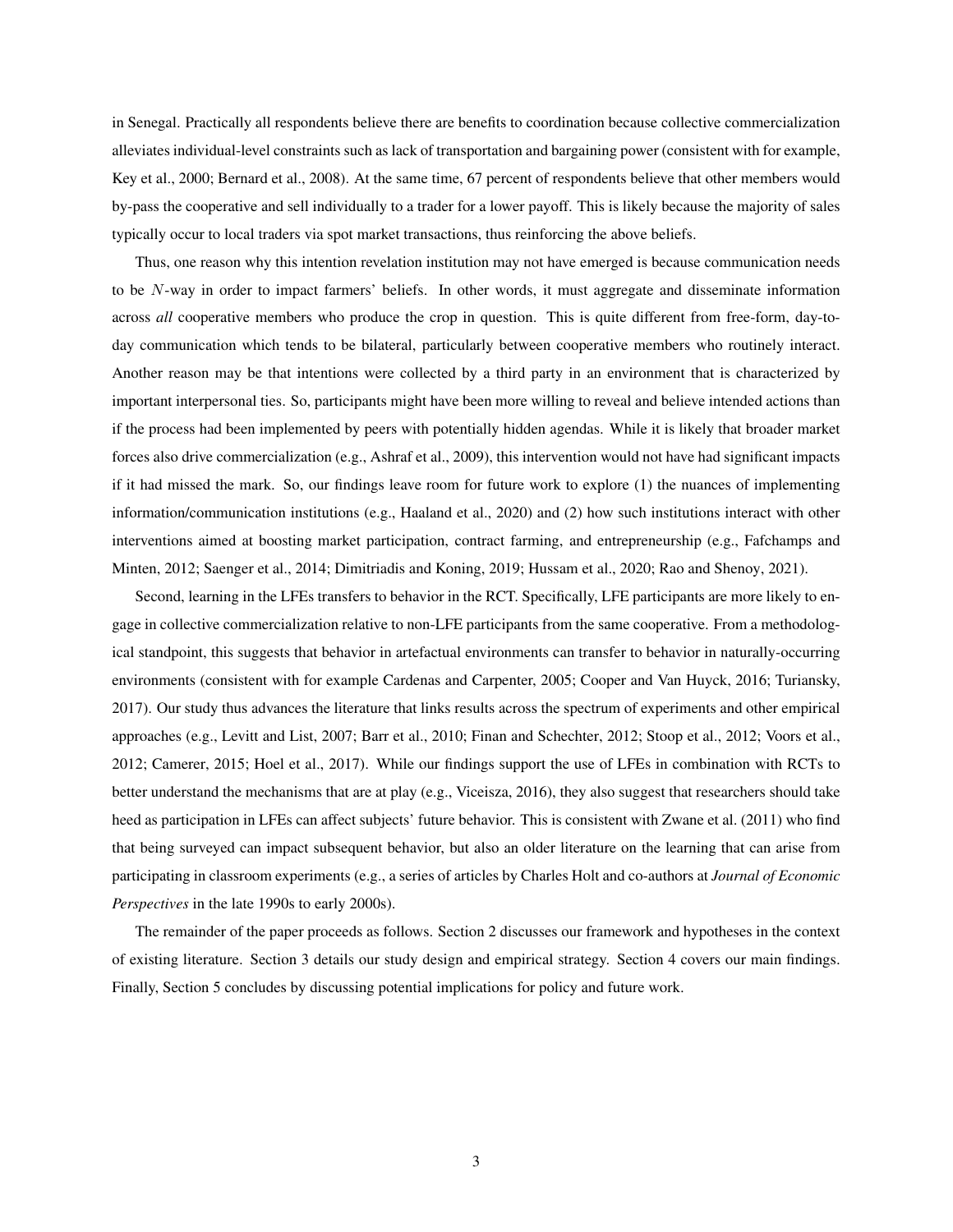#### 2. Framework, hypotheses, and literature

#### *2.1. Framework*

As discussed in Section 1, practically all respondents in the Bernard et al. (2014) sample of 300 groundnut farmers believe there are benefits (i.e., higher payoffs) to collective commercialization. This is because coordination can reduce transportation costs and improve bargaining power (consistent with for example, Key et al., 2000). At the same time, 67 percent of farmers believe that other members would by-pass the cooperative and sell individually to a trader for a lower payoff.<sup>4</sup> These statistics point to the fact that collective commercialization in this context is characterized by significant strategic uncertainty. This leads to reinforcing beliefs that mitigate future attempts at collective commercialization, thus giving rise to further coordination failure.

Consistent with this evidence, the type of framework we have in mind is a critical-mass/threshold coordination game. There are  $N \in \mathbb{N}$  players, each of whom j has a positive endowment  $V_j \in \mathbb{N}$ . All players simultaneously choose an amount  $A_j \in [0, 1, ..., V_j]$  to send to the group (the equivalent of commercializing collectively) and keep the remainder  $V_j - A_j$  (the equivalent of selling individually/via traders). Any quantity  $A_j$  sent to the group, earns a high return H if all players jointly send a quantity  $A = \sum_j A_j \geq T$  to the group, where T represents some threshold (which can be thought of as the amount that the cooperative has negotiated in a contract). If they send a quantity  $A < T$ ,  $A_j$  earns a low return L. Whatever a player chooses to keep individually, that is  $V_j - A_j$ , earns a medium return M, where  $L < M < H$ . This is consistent with farmers' beliefs about the benefits to collective commercialization.

Player i's expected payoff can be expressed as  $\Pi(A_i) = pA_iH + (1-p)A_iL + (V_i-A_i)M$ , where  $p = P(A \geq T)$ .<sup>5</sup> It is clear that equilibria in this game will be driven by player i's belief,  $p_i$ , about the likelihood of the threshold being surpassed, p. I.e., contributions to the group (how much the farmer chooses to commercialize collectively) will depend on the player's sense of strategic uncertainty. If they expect A to surpass  $T$ ,  $p_i = 1$ , the player should send all of the endowment to the group, i.e.,  $A_i = V_i$ . If they expect A not to surpass T,  $p_i = 0$ , the player should keep the full endowment, i.e.,  $A_i = 0$ . If they expect a scenario in between these two extremes, the player should diversify by selling  $A_i$  ∈ {1, ...,  $V_i$  − 1} through the cooperative.

As previously discussed, most cooperative members believe that others are more likely to sell individually to traders than collectively through the cooperative. In short, empirical evidence suggests that  $p = 0$  or close to it. So, a key question is whether and if so, how p can be increased, given farmers believe it would be beneficial to do so. In order to state the main hypotheses that form the basis of the experimental design in Section 3, we further extend the above framework. Suppose there is a pre-stage to the game in which all players simultaneously reveal an *intended* action towards the group  $A'_j$  (i.e., N-way communication) prior to taking the "true" action  $A_j$ . Player i will use intentions  $A'_j$ to inform their belief  $p_i$  about p only if they believe those intentions. In particular, player i will substitute  $A'_{-i}$  for  $A_{-i}$ in order to more precisely assess the likelihood of surpassing the threshold  $T$ . So, we state the following hypotheses.<sup>6</sup>

<sup>&</sup>lt;sup>4</sup>They conduct survey based coordination games along the lines of Heinemann et al. (2009).

<sup>&</sup>lt;sup>5</sup>Here, we abstract from the more general "utility" function and assume that  $H, M, L$  capture players' true payoffs. In the empirical analysis, we check/control for preferences.

<sup>&</sup>lt;sup>6</sup>While some of the literature on communication has suggested that players may seek to deceive others, particularly when sending non-costly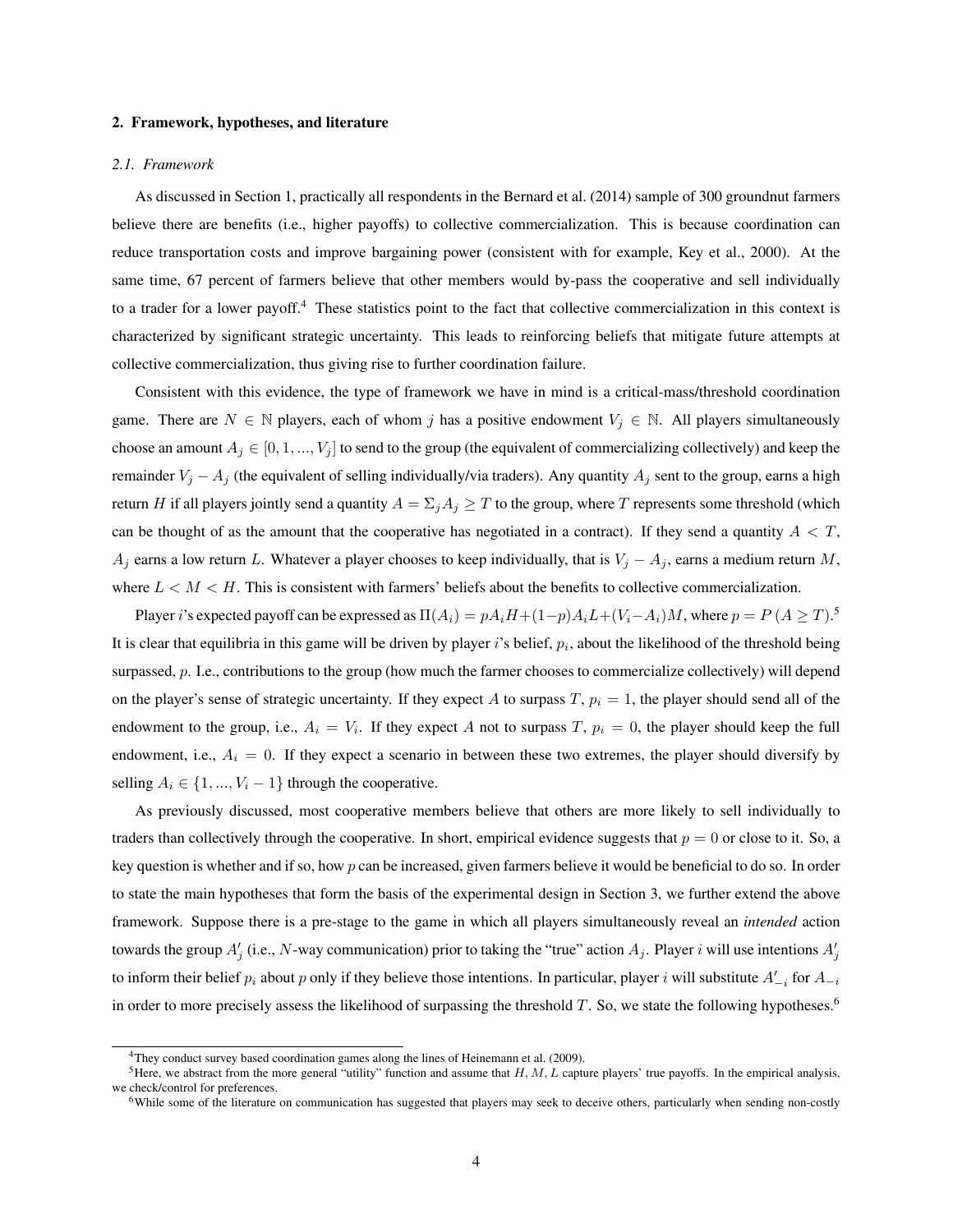**Hypothesis 1.** Player i will set  $p_i = p = 1$  and thus  $A_i = V_i$  if revealed intentions are such that  $\Sigma_j A'_j = A' \geq T$ . In other words, cheap talk can reduce coordination failure if aggregate intentions surpass the threshold.

**Hypothesis 2.** As the group size  $N$  increases, coordination failure is more likely due to increased strategic uncertainty. In other words, smaller groups are more conducive to coordination.

**Hypothesis 3.** The effect of cheap talk (i.e.,  $\Sigma_j A_j'$  relative to T) will increase with the group size N. In other words, due to strategic uncertainty, cheap talk is more effective in larger groups. However, the direction of the effect will depend on whether or not aggregate intentions surpass the threshold. This hypothesis basically combines hypotheses 1 and 2.

#### *2.2. Related experimental literature*

There is a relatively extensive theory and lab literature on coordination (in games) and the potential determinants thereof (see for example Farrell, 1987; Ochs, 1995; Crawford, 1998; Goeree and Holt, 2002; Van Huyck and Battalio, 2008, for some overviews). The literature that relates most closely to our setting is on (1) coordination games with Pareto-ranked equilibria, which cover both order-statistic games (e.g., Van Huyck et al., 1990; Van Huyck and Battalio, 2008) and stag-hunt games (e.g. Cooper et al., 1992; Battalio et al., 2001; Charness and Grosskopf, 2004) and (2) preplay communication/cheap talk (e.g., Blume and Ortmann, 2007; Avoyan and Ramos, 2017, and some of the previous references). Devetag and Ortmann (2007) and Cooper and Weber (2019) survey some of this literature and both point at a range of common factors that may enhance coordination. Among those are (1) certain types of cheap talk/communication in certain types of games; (2) smaller group sizes; and (3) lower attractiveness of the secure action relative to the risky one. Kets and Sandroni (2017) address strategic uncertainty and cultural diversity.

## 3. Study design

As mentioned in Section 1, we are unable to exogenously manipulate two key parameters – the group size  $N$  and the threshold  $T$  – in the naturally-occurring environment. As such, group-size effects in the day-to-day setting could be capturing other (potentially unobserved) characteristics. For example, larger groups may (1) offer better services to farmers to begin with (e.g., input, credit, or negotiated prices); (2) be more likely to achieve a given threshold level, ceteris paribus; and (3) be associated with greater strategic uncertainty due to a greater number of "moving parts" (i.e., number of players).

Accordingly, our design is based on a two-pronged empirical approach. First, we fully test our predictions through controlled, neutrally framed LFEs in which we are able to observe and manipulate  $N$  and  $T$  as well as other aspects such as external uncertainty and the premium for coordination  $(H)$ . Then, we test our results in a naturally-occurring

and non-binding messages, there is no such incentive in this game. Unlike Prisoner's dilemma/public-good type games, a player cannot "free-ride" by sending a high intention  $A'_j$  and then taking a low action  $A_j$ . If a player truly believes that a high signal will cause others to increase their contributions to the group, this player should align her/his actual contribution with such intentions. This is the same argument that has been made by for example Crawford (1998) – recall the reassurance role of cheap talk in stag-hunt games.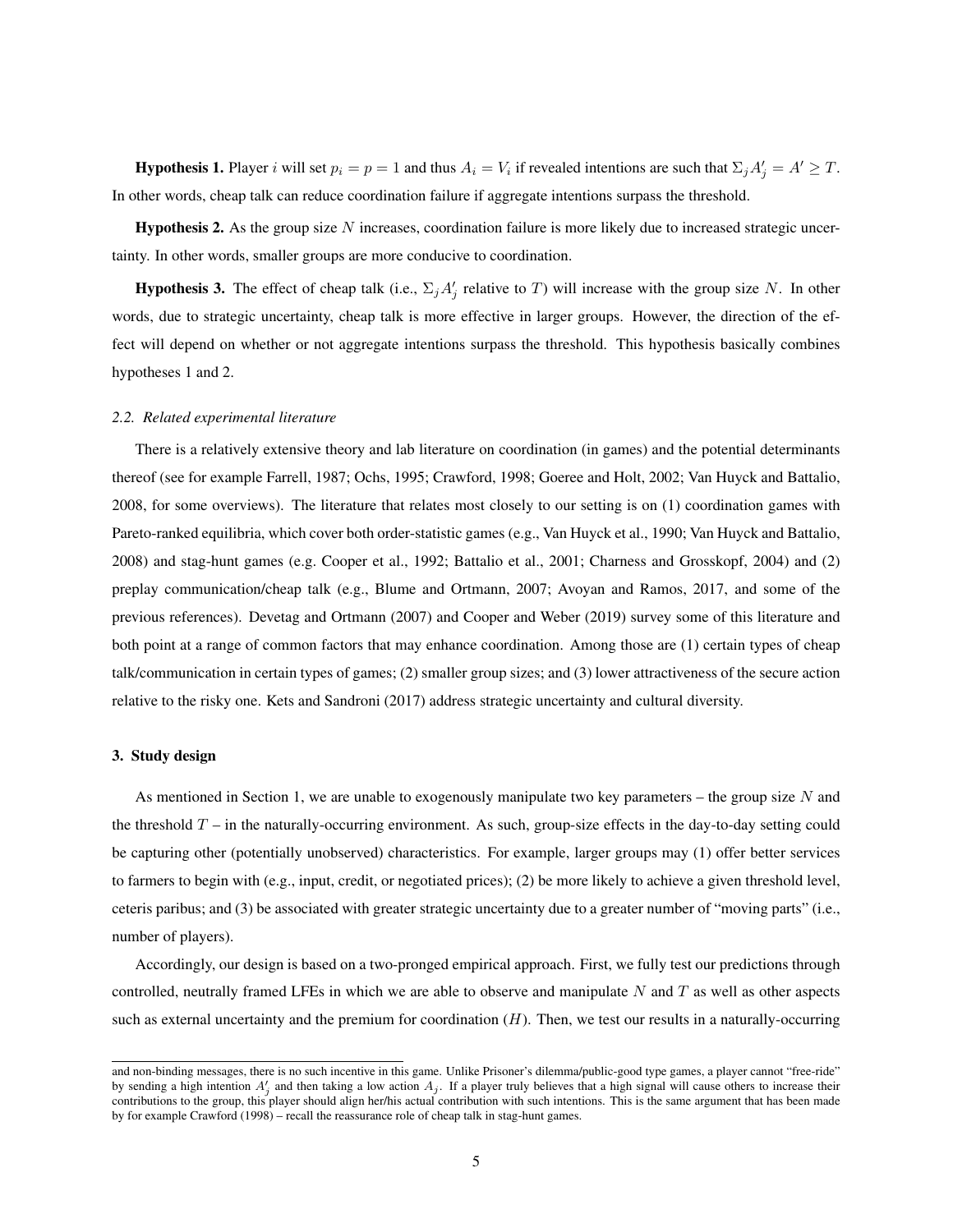RCT where we do not manipulate the above parameters. The timing was as follows (Table A1 summarizes the relationship between the LFE and RCT samples):

- 1. *LFEs:* From May to June 2013, randomly selected farmers from 28 cooperatives participated in variants of neutrally-framed, high-stakes, threshold coordination games (Section 3.1). A presurvey collecting basic (behavioral) characteristics was also administered at this time.
- 2. *RCT:* From November to December 2013, 79 farmer groups (including 26 of the 28 that were in the LFEs) participated in variants of intention-revelation treatments (Section 3.2). Intentions were revealed 2-4 weeks prior to the start of the commercialization period.
- 3. *Post-survey and administrative data:* In June 2014, a follow-up survey was administered to 10-12 randomly selected members of each cooperative (median size is 24, ranging from 4-91). Administrative data on all individual members' commercialization through the cooperative during the 2014 season were also collected from the group's books/records.

# *3.1. LFEs*

The LFEs were based on two main treatments (see online appendix for detailed instructions): (1) a baseline coordination game (BCG) and (2) the same coordination game but with intentions revealed (i.e., communication/cheap talk) prior to play (CCG). These treatments were randomly assigned across experimental groups of subjects, which were created by randomly drawing members from existing cooperatives to form sets of players of size  $N$  equal to 10 or 20. All players in a given experimental group were members of the same cooperative.<sup>7</sup> Table A2 gives the sample distribution across the BCG and CCG.

In the BCG, each player j had an endowment  $V_i$  of six chips. Each chip was worth 2000 West African francs/CFA (the equivalent of approximately 4 US dollars) if held individually. This was  $M$ . So, players were explained at the beginning of the game that they held an endowment of 12000 CFA. To mitigate windfall/house money effects, this endowment was framed as payment for the presurvey. The payoff for each chip sent to the experimental group was dependent on whether or not the threshold (T) was reached/surpassed. If  $A \geq T$ , each chip was worth 3000 CFA (the equivalent of  $H$ ); if not, each chip was worth 500 CFA (the equivalent of  $L$ ). So, each player had to decide how many of the six chips to send to the group  $(A_j)$  and how many to keep individually  $(6 - A_j)$ , as shown in Figure A1.

The CCG was identical to the BCG with one exception: prior to choosing and committing to  $A_j$ , each player was asked to reveal their intended action  $A'_j$  to the experimenter; that is, how much the player planned to send to the experimental group. This intention, which was confidentially revealed to all other players  $-j$  alongside the aggregate intention on a board at the front of the room, indicated a given player's likely action. However, it was not a binding commitment and as such, other players did not know with full certainty that  $A_j$  would be the same as  $A'_j$ . It is in this sense that it was cheap talk.

 $^7$ All cooperatives that were selected for the LFEs had at least 10 members. For groups that had less than the 30 (=10+20) members, only one LFE session was conducted.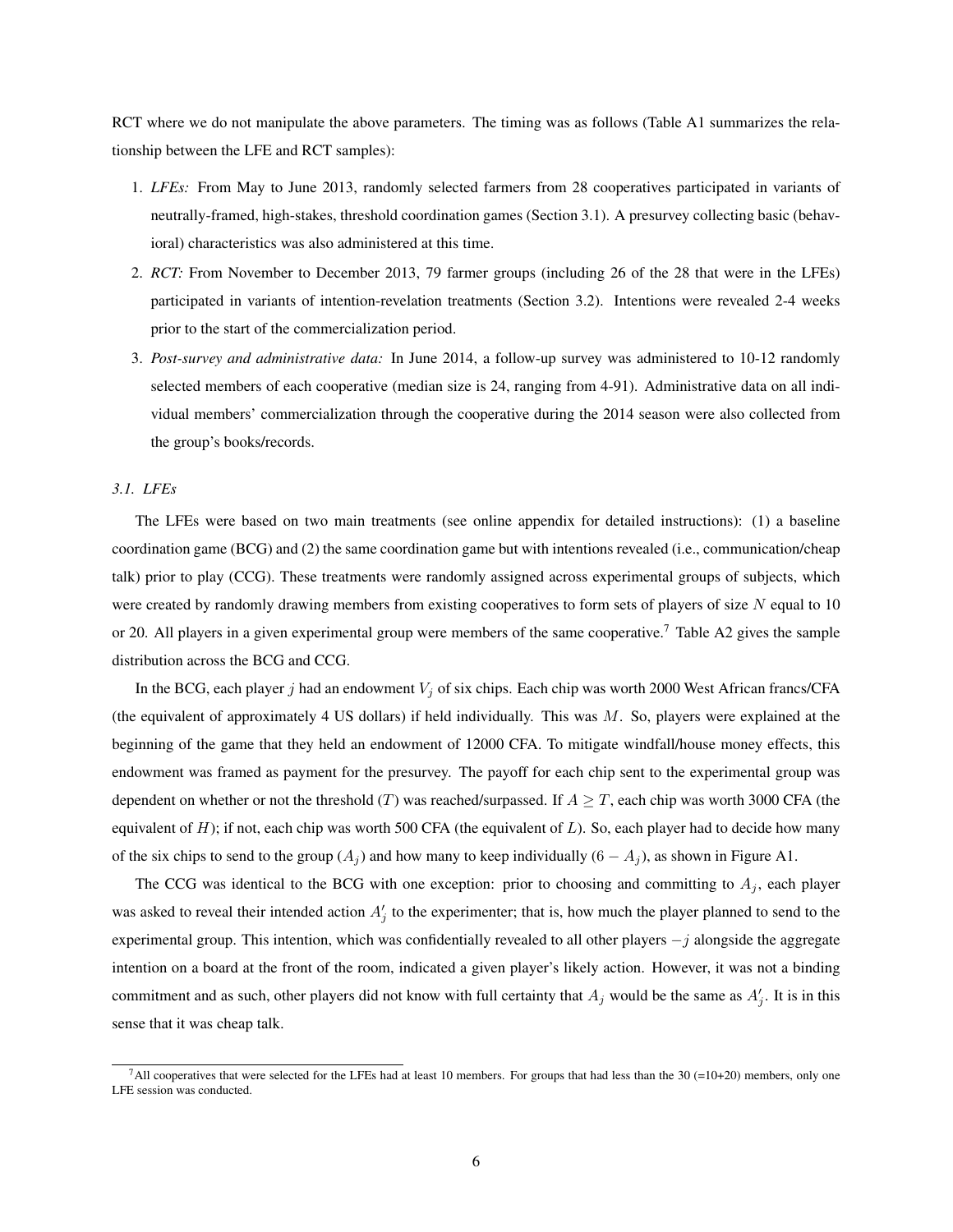Apart from the BCG and the CCG, we randomly varied  $N, T, H$ , and the presence of external uncertainty as separate treatments. We varied  $H$  and the presence of external uncertainty because prior literature has shown that attractiveness of the secure versus the risky action may impact coordination (recall Section 2.1). We also varied  $T$ because in a day-to-day context (in particular, the RCT) group size  $N$  is likely to be correlated with other characteristics such as the perceived likelihood of achieving the threshold. So, experimental variation in  $T$  enables us to better understand what mechanism is at play.

To see this, consider the following: If the level of  $T$  is fixed, it should be easier to coordinate in large groups than in small groups, since the former are more likely to reach the threshold. So, communication should be *less* informative in large (relative to small) groups for a fixed level of T. On the other hand, if communication is *more* informative in large groups, despite the level of T being fixed, this must be because of greater strategic uncertainty surrounding other players' actions. Similarly, if the average (i.e., per-player) number of chips needed to surpass the threshold is fixed across small and large groups, but communication matters differentially across  $N$ , this also suggests that strategic uncertainty is the main mechanism at play. Since we are unable to  $(1)$  experimentally control T in the RCT and  $(2)$ fully isolate these mechanisms in the day-to-day environment, we thus rely on the LFEs as a crucial part of our design in order to argue mechanisms.

Two primary aids were used when explaining the game. First, monetary payoffs were explained by displaying actual CFA bills on a board at the front of the room, also making "real stakes" more salient. Second, many hypothetical examples were used. For example, the experimenter and his assistant as well as pairs of subjects role-played through different scenarios. We also tested subject understanding by asking specific players to calculate such payoffs. A substantial part of the LFE sessions was dedicated to the instruction phase.

In the CCG, the exact same procedure as in the BCG was followed, except that prior to subjects making their actual decisions  $(A_i)$ , the experimenter went around the room and asked players in private to reveal their intended actions  $(A'_j)$ . Subjects were explained that this information would be collected by the experimenter and confidentially displayed in random order on a separate board at the front of the room. It was made clear that this was an intended, but non-binding action. Figure A1 also shows the logic behind the CCG. It was identical to the BCG, except for an additional board (right panel of Figure A1), which contained randomly ordered intentions  $A'_j$  and the aggregate  $A'$ .

The BCG and the CCG were implemented between sessions (and thus subjects), since introducing intentions midsession would have complicated the protocol. The (experimental) group size,  $N$ , was fixed at either 10 or 20 during a session. So,  $N$  was varied across sessions (and subjects). The threshold,  $T$ , was 40 or 50 in 10-person groups and 40, 50, 80, or 100 in 20-person groups. T was varied randomly across rounds. H was either 3000 or 2500 CFA per chip and was varied randomly across rounds. Whether or not there was external uncertainty was implemented as follows. Subjects were informed that there was a 50 percent chance that due to bad luck H would be 1500 CFA per chip (instead of 2500 or 3000). This was varied across rounds by flipping a coin.<sup>8</sup>

<sup>&</sup>lt;sup>8</sup>Each session comprised: (1) a presurvey collecting basic information (available upon request); (2) an introduction covering the purpose of the session and the fact that participants would be paid for decisions made during the session; (3) four rounds of decisions with no feedback, followed by debriefing; (4) a postsurvey collecting other information (available upon request); and (5) payment in private based on one randomly selected round. The sessions lasted 2.5-3 hours and average earnings were 9,500 CFA (approximately 20 US dollars), relative to a daily wage equivalent in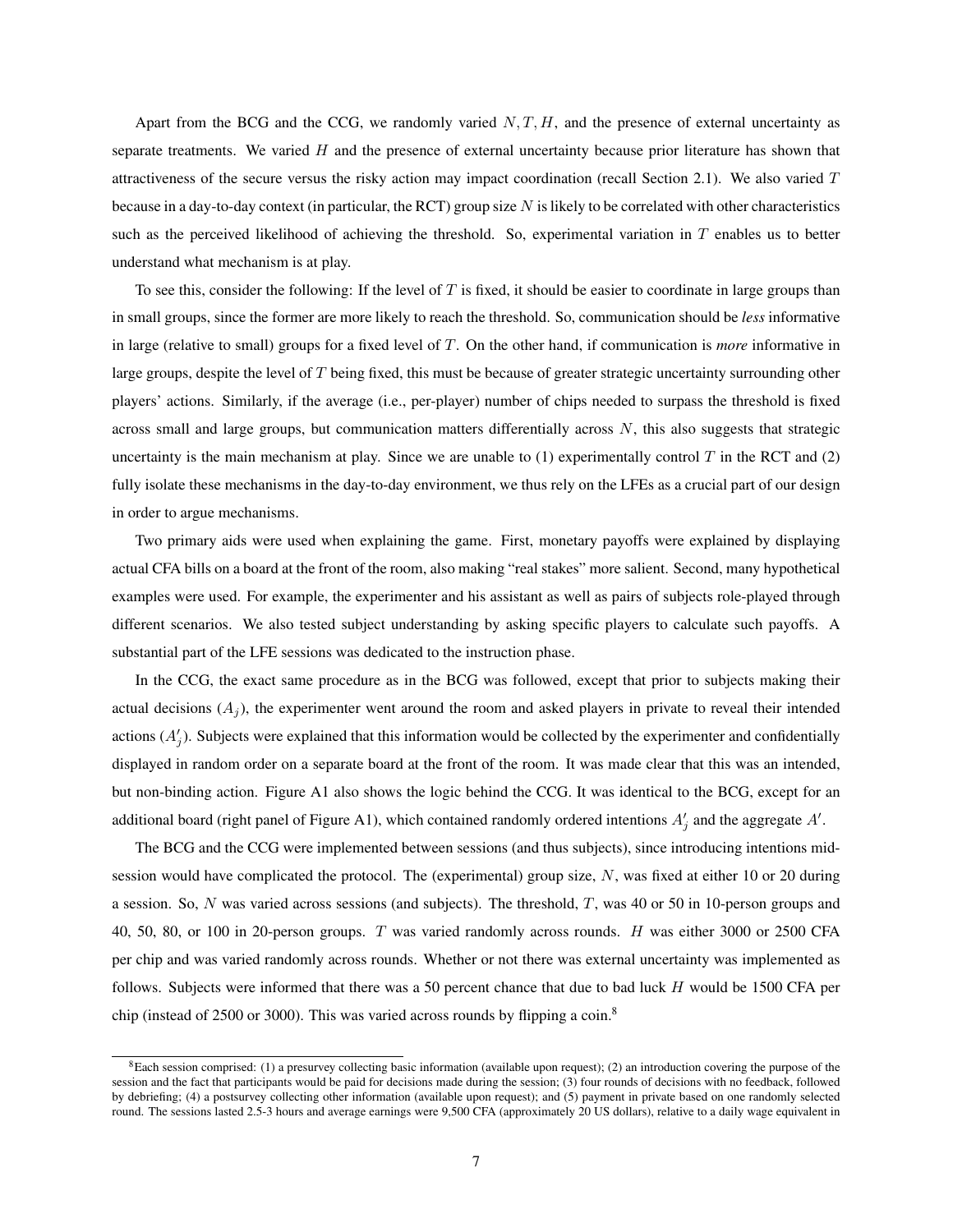#### *3.2. RCT*

We worked with 79 groundnut-producing cooperatives – including 26 of the 28 with which we implemented the LFEs – comprising close to 2800 individuals. These cooperatives are part of two umbrella federations (i.e., conglomerates of cooperatives) in the main groundnut production zone of Senegal. In November 2013, two leaders of each farmer group attended a two-day training conducted by two development specialists. The training focused on the potential, pitfalls, and conduct of collective commercialization; in particular, strategies for identifying distant buyers, negotiating prices, and organizing transportation. Participants were instructed to conduct a meeting with all cooperative members upon returning to their village, to report the gist of what was covered during the training. Trainees were also provided with standardized booklets to keep records of each member's contribution to the group's sales in the upcoming commercialization season. A reward of 10,000 CFA was promised for filling in the booklets with all the requested information. All groups eventually received such reward.

After the training, during December 2013, enumerators went to the villages in order to elicit commercialization intentions from all cooperative members. Prior to doing so, they made sure that the leaders who had taken part in the training had held the briefing meeting. For each farmer group, all members who produced groundnuts for the 2014 commercialization season were asked how they intended to use their production. They were told that the purpose of this survey was to better understand their decisions with regard to groundnut production. They were also informed that a subsequent group meeting would be held, where a message would be delivered to them. They were thus invited to attend that meeting.

The 79 groups were allocated to one of four conditions, depending on the information that would be disclosed in the subsequent meeting (Table A3): $9$ 

- In Condition A (the control group), members' intentions were not revealed. Enumerators said that a survey would be conducted after the end of the commercialization season. This was also announced in Conditions B-D.
- In Condition B, members' aggregate intentions were revealed.
- In Condition C, members' aggregate intentions as well as the distribution of intentions among members were revealed. I.e., how many members intended to contribute 100kg; how many intended to contribute 200kg, and so on. This was most comparable to the CCG in the LFEs.
- In Condition D, the same information as in C was revealed, but the distribution of intentions was disaggregated by ordinary members versus cooperative leaders (i.e., members who are part of the management committee). This treatment was inspired by the literature on leadership (e.g., Hermalin, 1998; Potters et al., 2007; Jack and Recalde, 2015; Kosfeld and Rustagi, 2015).

this region of 5,000 CFA. For additional details, see Aflagah et al. (2015).

<sup>&</sup>lt;sup>9</sup>As discussed in some of the papers referenced in Section 2.2, messages have differential impacts depending on the "statistics"/content they convey. Hence, the logic for a variant of information treatments.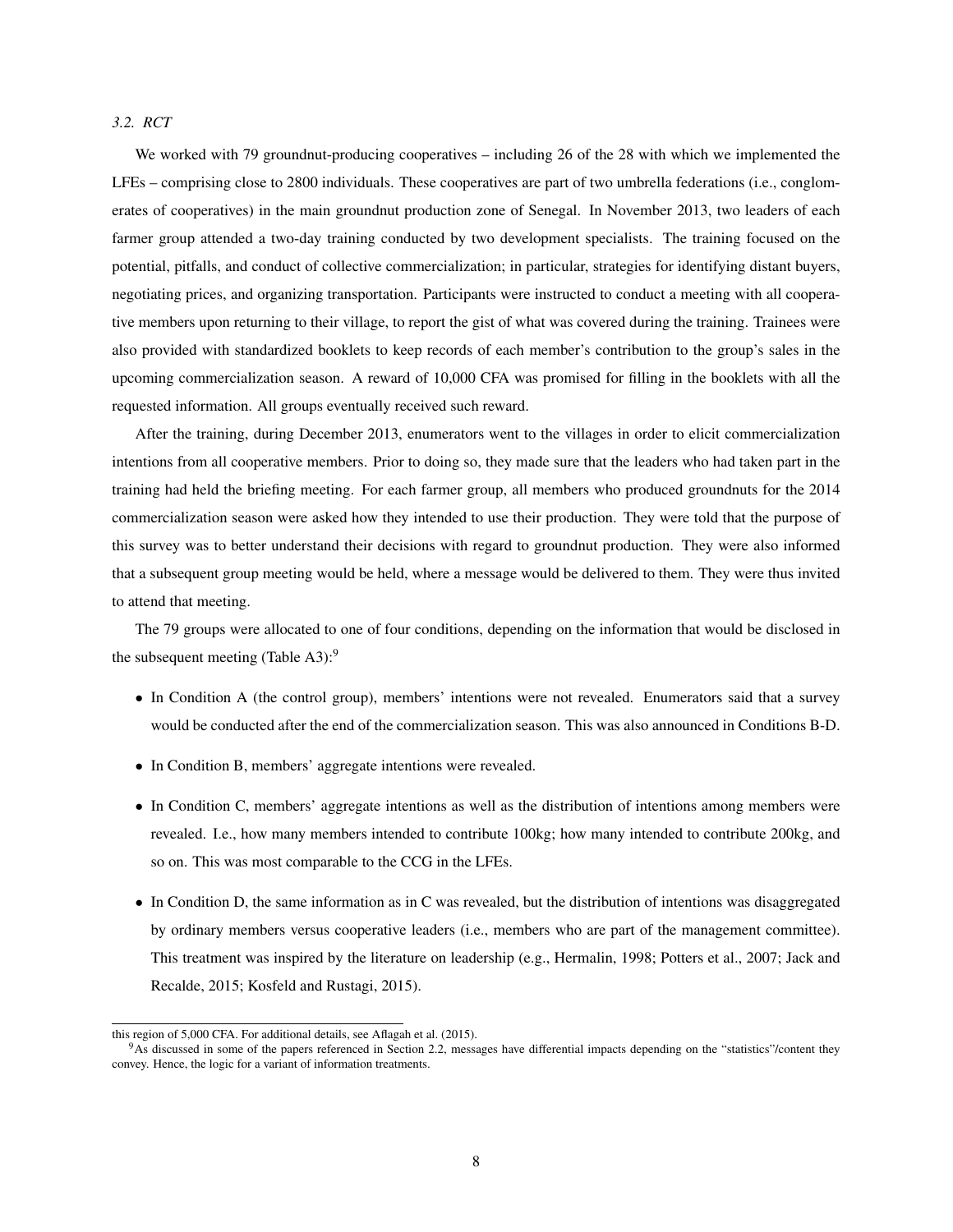#### *3.3. Sample description*

An average of 10-12 randomly selected farmers per cooperative were surveyed before (time of eliciting intentions) and after commercialization. Table A4 describes the characteristics of such individuals and compares means across groups that received no information about others' intentions and groups that did. Consistent with the context described in Section 1, our sample essentially comprises small farmers, with a total farm size of less then five hectares on average. The full sample cultivates groundnuts, but 58 percent also produce other crops. Groundnut production is also relatively small in magnitude, with the previous and current year's average expected harvest below 1.7 tons. 84 percent of the farmers indicate that they intend to sell some of their groundnut harvest through the group in the upcoming commercialization season. On average, intended sales through the group amounted to 60 percent of farmers' production.

Overall, Table A4 does not show clear differences on pre-intervention characteristics across the two samples. There are, however, indications that generosity (as measured by a hypothetical dictator game) is higher on average for groups where no information was revealed. For a comparable groundnut-producing sample, Bernard et al. (2014) find that altruism is negatively related to group sales. So, in this case that might translate into an upward bias of the information effect. They find, however, that the associated coefficient is quite small in magnitude, in particular compared to the one associated with individuals' aversion to strategic uncertainty. Table A4 also indicates that a greater number of farmers whose group was selected to participate in the LFEs were in the control group. All RCT-related estimations include these and other variables among the controls.<sup>10</sup>

# *3.4. Empirical strategy*

With the LFE and RCT protocols being comparable, we rely on a common estimation strategy to assess the impact of others' intentions on the decision to contribute to the group. Individuals are indexed by subscript  $i$  and groups by subscript  $q$  – where "groups" refers to experimental sessions in the LFEs and day-to-day cooperatives in the RCT. Our basic estimation is as follows:

$$
A_{ig} = \alpha + \beta I_g + \varepsilon_{ig} \tag{1}
$$

where being exposed to others' intentions, which varies at the group level, is captured by a binary variable  $I_q$  (our proxy for  $A'$  in Section 2.1), and the associated parameter  $\beta$  measures its effect on the dependent variable of interest (more below).  $\varepsilon_{ig}$  is a composite error term defined as:<sup>11</sup>  $\varepsilon_{ig} = \mu_g + \xi_{ig}$  where  $\mu_g$  is a group-specific error and  $\xi_{ig}$  is the remaining idiosyncratic one. With group members' decisions to contribute to the group being strategic complements, we allow for within-group, individual errors to be correlated. Thus, all our standard errors are clustered at the group-level.<sup>12</sup>

<sup>&</sup>lt;sup>10</sup>Table A5 reports the same tests across Conditions A-D. The results are similar.

<sup>&</sup>lt;sup>11</sup>In the estimating equations that follow,  $\varepsilon_{iq}$  will vary depending on the specification. But, for simplicity we keep the same notation.

 $12$ We rely on the cluster-correlated Huber-White covariance matrix method to compute cluster-robust standard errors. While our design includes a reasonably large number of clusters, we also computed standard errors based on more conservative randomized inference tests. Results are available upon request, and similar to those reported here.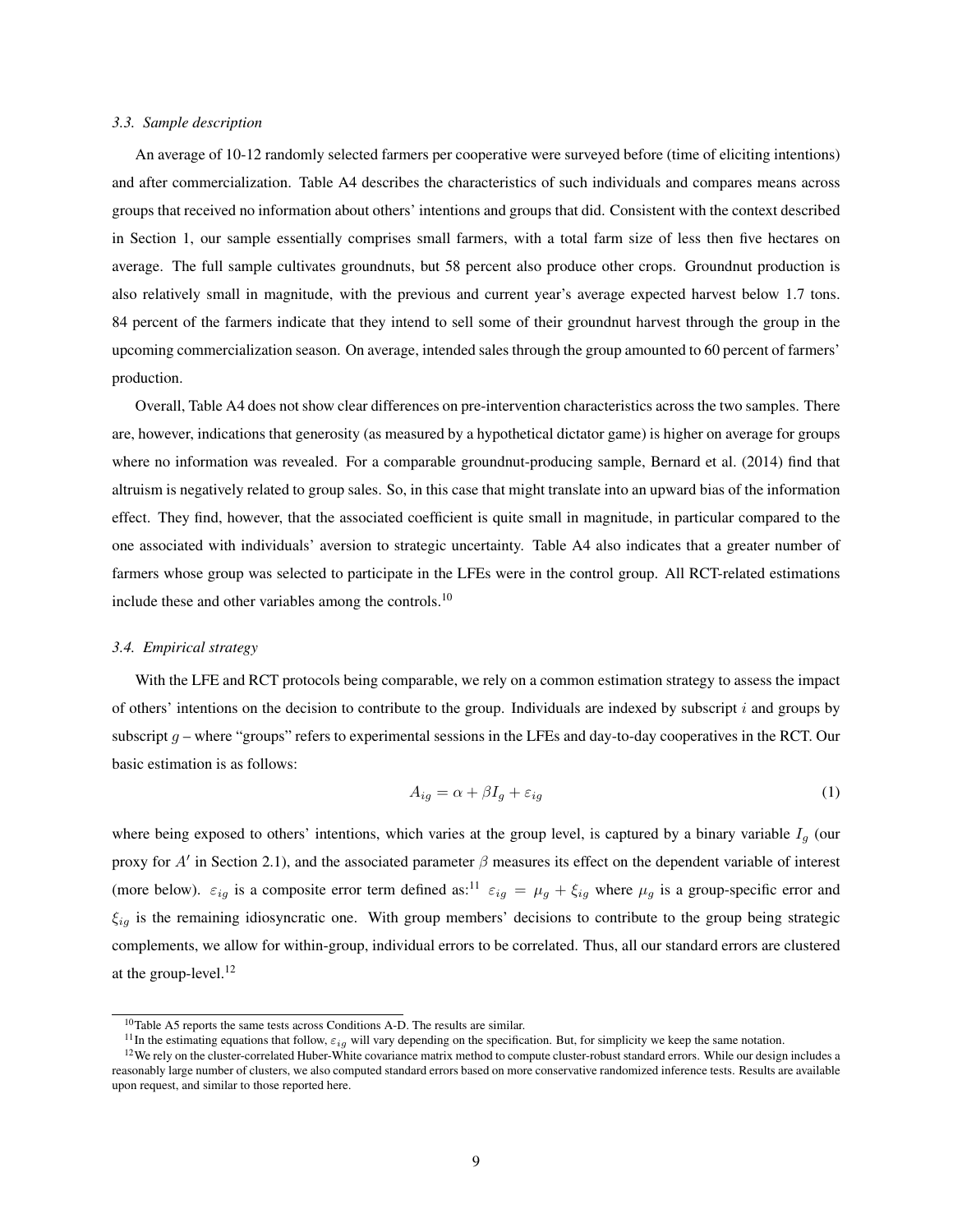While the same estimator is used for both the LFEs and the RCT, interpretation of the coefficients differs across the two. In LFE-related estimates, the  $\beta$  parameter is the treatment effect on the treated. In fact, all individuals selected to participate in the game did participate and no one left before all rounds were completed (although that was allowed if they wanted to). In the RCT however, only 59 percent of group members attended the meeting in which aggregate intentions were revealed (last row of Table A4). Without exogenous variation in attendance to the meeting, we estimate equation 1 on the full sample of farmers, regardless of whether or not they attended. The estimated  $\beta$ parameter therefore captures our "intent" to reveal or not aggregate intentions; i.e., an intent-to-treat effect.

Although we do not find evidence of major imbalances across conditions, we augment equation 1 with a vector of individual characteristics collected pre-intervention,  $X_{iq}$ , to both account for existing imbalances and enhance the precision of our estimates through reduced unexplained variance in our outcome variable. In LFE-related estimates, this vector of covariates includes age, sex, land size, education (dummy for going to a French school versus a Koranic or no schooling), and measures for risk, time (patience), and social preferences (generosity/altruism).<sup>13</sup> In RCTrelated estimates, this includes age, sex, a dummy for whether the individual holds a leadership position in the group, the groundnut harvest (in kg), a dummy for whether the farmer produced other crops, land size, measures for risk, time, and social preferences, and participation in the LFEs. This leads to the following estimating equation:

$$
A_{ig} = \alpha + \beta I_{ig} + X_{ig}' \rho + \varepsilon_{ig} \tag{2}
$$

Finally, in line with our framework, we test for heterogenous treatment effects with respect to group size by estimating equation 3, where  $S_g$  is a dummy for large groups ( $N = 20$ ) in the LFE estimations and actual group size in the RCT estimations;  $\beta$  is the average effect of being exposed to aggregate intentions in small(er) groups; and  $\delta$ captures the additional effect of this exposure for individuals in large(r) groups.

$$
A_{ig} = \alpha + \beta I_g + \gamma S_g + \delta I_g \times S_g + X_{ig}' \rho + \varepsilon_{ig}
$$
\n(3)

For our main specifications, we estimate the effect of revealing aggregate intentions on both the extensive margin – with the dependent variable  $A_{ig}$  being a dummy for whether the individual contributed any amount to the group – and the intensive margin – where the dependent variable  $A_{iq}$  is the total amount that one contributed to the group. Both are consistent with the framework (and notation) discussed in Section 2.

In the RCT-related estimates, we also run several robustness checks. First, we test for significance of  $\beta$  and  $\delta$ when the dependent variable is members' intentions. Because intentions were collected prior to any information revelation, we expect these parameters to be equal to 0. Second, one may be concerned about social desirability bias in individuals' reporting of collective groundnut sales. For both the intensive and extensive margin estimates, we thus also use effective individual sales from all group members, based on the group's own administrative data (recall the

<sup>&</sup>lt;sup>13</sup>Generosity/social preference was elicited through a hypothetical dictator game (with a greater number indicating a more generous/altruistic individual). Risk preferences were elicited through a hypothetical Binswanger (1980)-style lottery (with a lower number indicating a more risk averse individual. Finally, patience was elicited through typical, hypothetical preference-over-time questions (with a one-day front-end delay and a higher number indicating a less patient individual).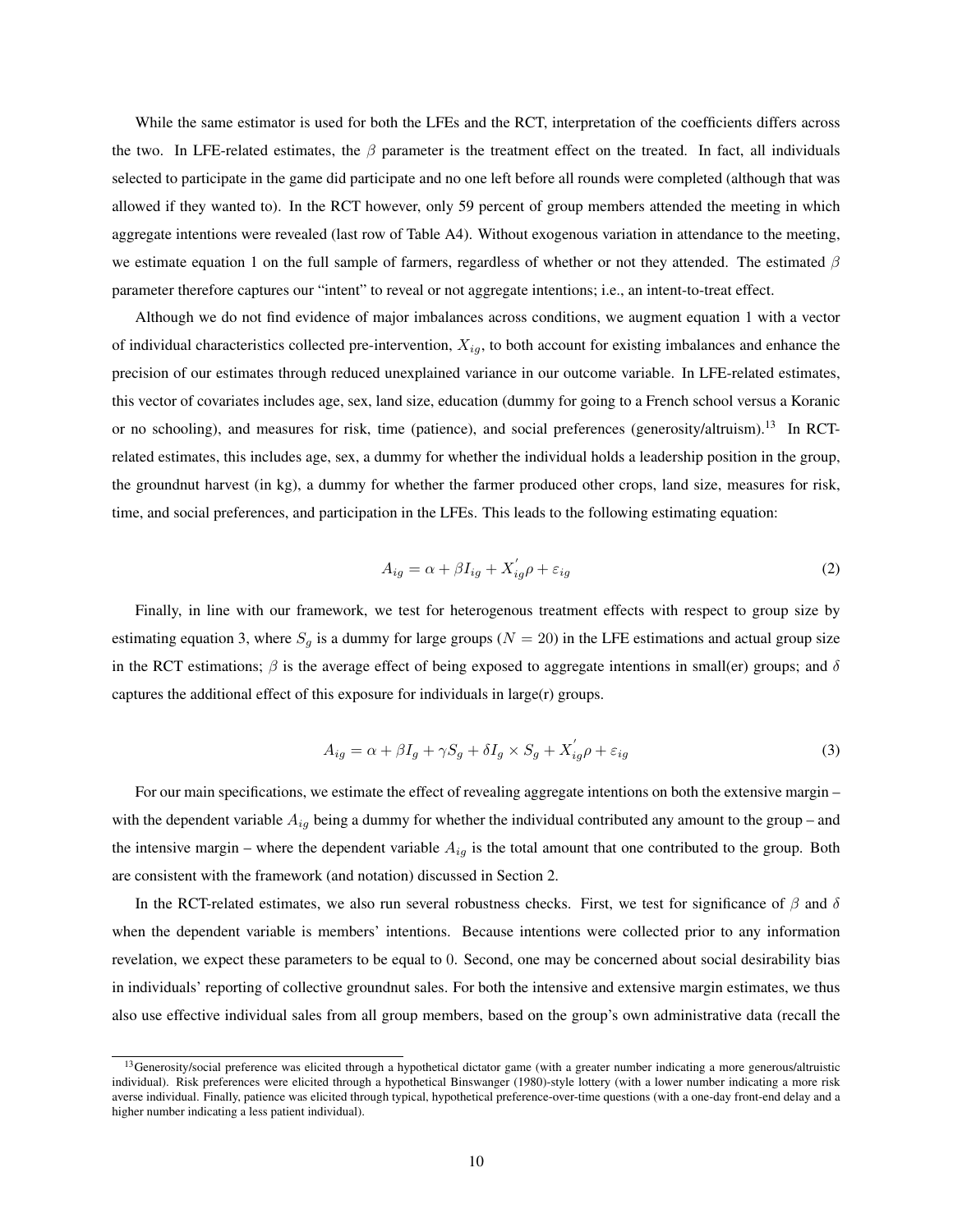booklets/cooperative records discussed in Section 3.2); although such data do not include individual characteristics. Third, we also run some Tobit (to account for null reports) and inverse hyperbolic sine transformations specifications. Finally, we correct for multiple hypothesis testing (MHT) using the Holm-Bonferroni method (see Tables 2 and 3).

#### 4. Results

## *4.1. Cheap talk and coordination*

Tables 1 and 2 present our main results based on specifications 2 and 3. The first two columns are for the LFEs while the remaining ones are for the RCT. Our falsification test is presented in columns 3 and 4 where the dependent variable is one's intentions to contribute to the group, collected ahead of the intervention. In columns 5 and 6, we present the main results using data from individual surveys, while the last two columns rely on administrative data collected from the groups' books/records (there are no controls in this case).

In Table 1 we assess the extensive margin – i.e., the effect of revealing others' intentions on an individual's decision to contribute their resources (i.e., number of chips in the LFEs and kilograms/kgs of groundnuts in the RCT) to the group. We find no direct effect of revealing intentions, be it in the LFEs or in the RCT (columns 1 and 5); however, interacting with group size seems to yield support for Hypothesis 3. The differential effect across smaller and larger groups is significant. A similar finding holds in column 6, where the outcome is actual production sold through the cooperative. In comparison, no such results are found in the falsification test (column 4). Further, we can fairly confidently rule out concerns of social desirability bias in the responses, since the results are similar when using administrative data (column 8).

Results on the intensive margin are presented in Table 2 and show a similar pattern.<sup>14</sup> We find a direct effect of cheap talk on the quantity of chips (column 1) and groundnuts (column 5) contributed to the group. The results suggest that farmers in cheap talk groups contribute an additional 121 kg of their harvest towards collective commercialization (column 5) compared to 124 kg in the control group, based on the administrative data (column 7). In addition, the effect increases with group size, both in the LFEs (column 2) and the RCT (column 6). While no such relationships are found in our placebo tests (columns 3 and 4), the administrative data (columns 7 and 8) yield results comparable to those based on the individual survey data.<sup>15</sup> We also correct for MHT (see adjusted p-values in square [..] brackets). The effects in the LFEs (columns 1 and 2) are no longer significant; however, the effects in the RCT persist (columns 5-8). The only exception is the direct effect of cheap talk when using administrative data, but recall that there are fewer (no) control variables in this specification, which also explains the lower  $R^2$ . Following Maniadis et al. (2014), we also calculate the post-study probability (PSP) associated with the main cheap-talk effect, i.e., the first and fifth columns of Table 2 for the LFEs and RCT respectively. Tables A6 and A7 illustrate that for low initial priors (i.e., below 0.2) the accuracy of the cheap-talk effect can be questioned. However, for moderate to high priors (i.e., above 0.2) we can be relatively confident that the main cheap-talk effect is accurate.

<sup>&</sup>lt;sup>14</sup>The RCT findings are robust to using a log transformation of group size.

<sup>&</sup>lt;sup>15</sup>Results are robust to Tobit (Table A8) and inverse hyperbolic sine (Table A9).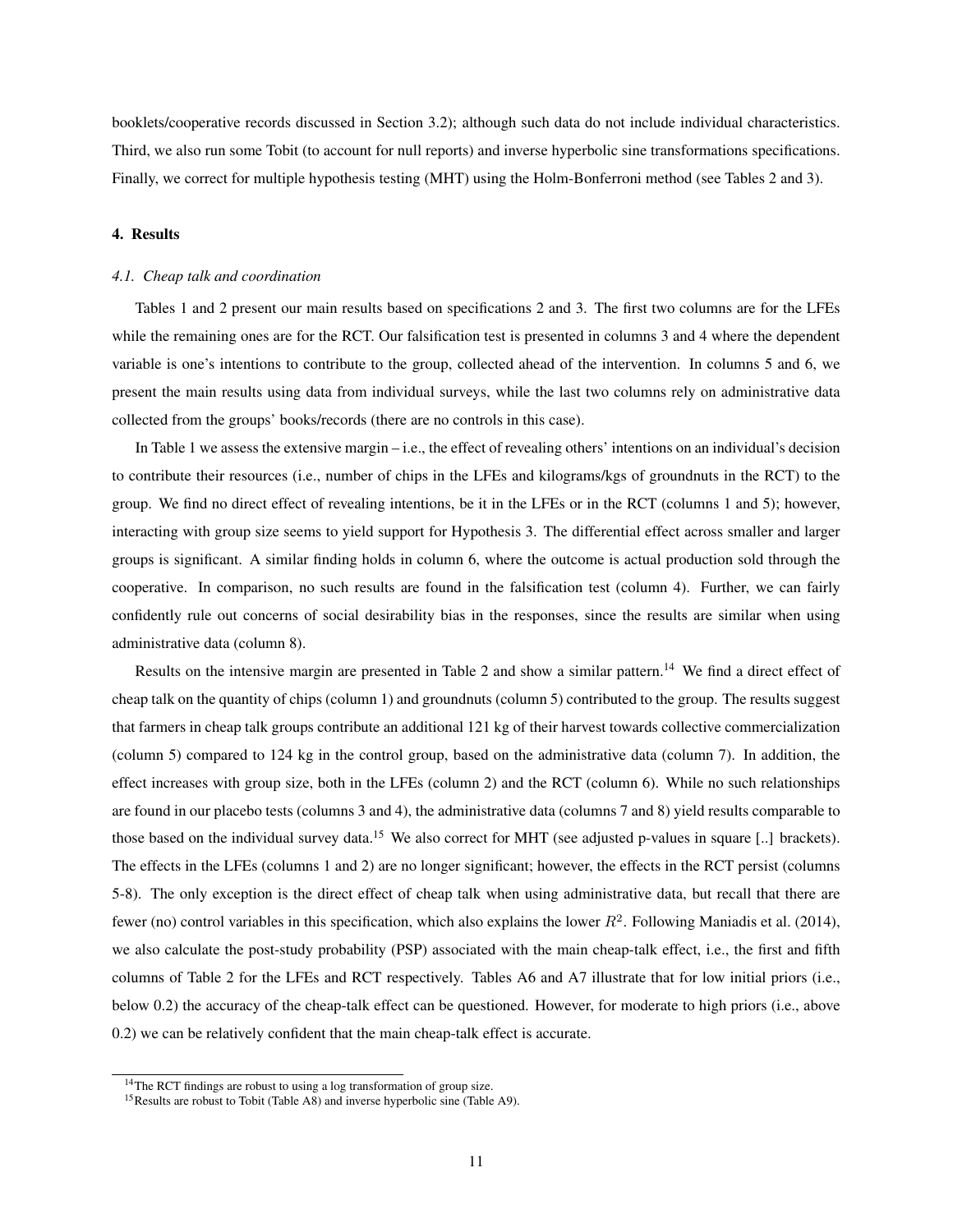Overall, Tables 1 and 2 provide support for our predictions (in particular hypothesis 3): Cheap talk (intentions) can enhance coordination in situations of strategic uncertainty and this effect varies with the size of the group.<sup>16</sup> To some extent, this relates to Feltovich and Grossman (2015) who explore the interaction between cheap talk and group size in a lab-based threshold public-goods game.

As previously discussed, we are unable to exogenously vary group size in the RCT. Therefore, the differential effect of group size (particularly in the RCT) may be associated with other characteristics and thus, we should be cautious in interpreting the interaction effect. We address this concern in two ways. First, we exploit the experimental design in order to separate the differential effect of group size from the potentially confounding threshold effect by using data from the LFEs. Table A10 compares the differential group-size effect across three main specifications. Columns 1-2 use data from all LFE sessions, regardless of the threshold level required to achieve coordination. These are columns 1-2 from Table 2. Columns 3-4 use data from LFE sessions where the average (i.e., per-player) number of chips required to achieve the threshold is constant across group size. Finally, columns 5-6 use data from LFE sessions where the overall threshold is constant across group size. As discussed in Section 3.1: If communication varies with group size despite the average number of chips needed to surpass the threshold or the overall threshold being fixed across group size, strategic uncertainty is likely to be the main mechanism at play. Indeed, column 6 provides evidence that the story is primarily about group size and its relation to strategic uncertainty. We also note that while the point estimate in column 4 is not statistically significant, it is positive and relatively large (in the order of 20 percent relative to the control group/CCG mean).

Second, Table A12 compares group characteristics across above- and below-median day-to-day group size. We find limited evidence that these groups systematically differ from one another across size, except for being part of different umbrella federations, which we control for in all specifications. In short, we are reasonably confident that the differential group size effect is mainly associated with strategic uncertainty and less so with the threshold required to achieve coordination, which can be thought of as the amount required to fulfill contracts, e.g., when selling to large buyers in the day-to-day environment.

#### *4.2. What information matters?*

In order to assess whether the content of the information had an impact, we interact the aggregate intended actions  $(A')$  revealed by study participants with the main treatment; i.e., whether or not this information was conveyed to the group (Table A13). Higher aggregate intentions lead to higher quantities sold to the group, but only in cooperatives where such information was revealed (column 2). First, this confirms that it is not just about "collecting intentions", but also "revealing them". Second, this finding supports the view that cheap talk helps farmers overcome coordination failure by shifting their beliefs.<sup>17</sup> One caveat to the analysis is that individual intentions and thus the aggregate, are endogenous, potentially reflecting other characteristics of the groups in question. The results are robust, however, to the inclusion of various individual and group characteristics (columns 3 and 4).

 $16$ In the upper panel of Table A11, we show that these results cannot be attributed to changes in individuals' risk, time (patience), and social preferences (generosity).

<sup>&</sup>lt;sup>17</sup>We did not explicitly elicit individual-level beliefs as that would have significantly complicated the implementation of the RCT.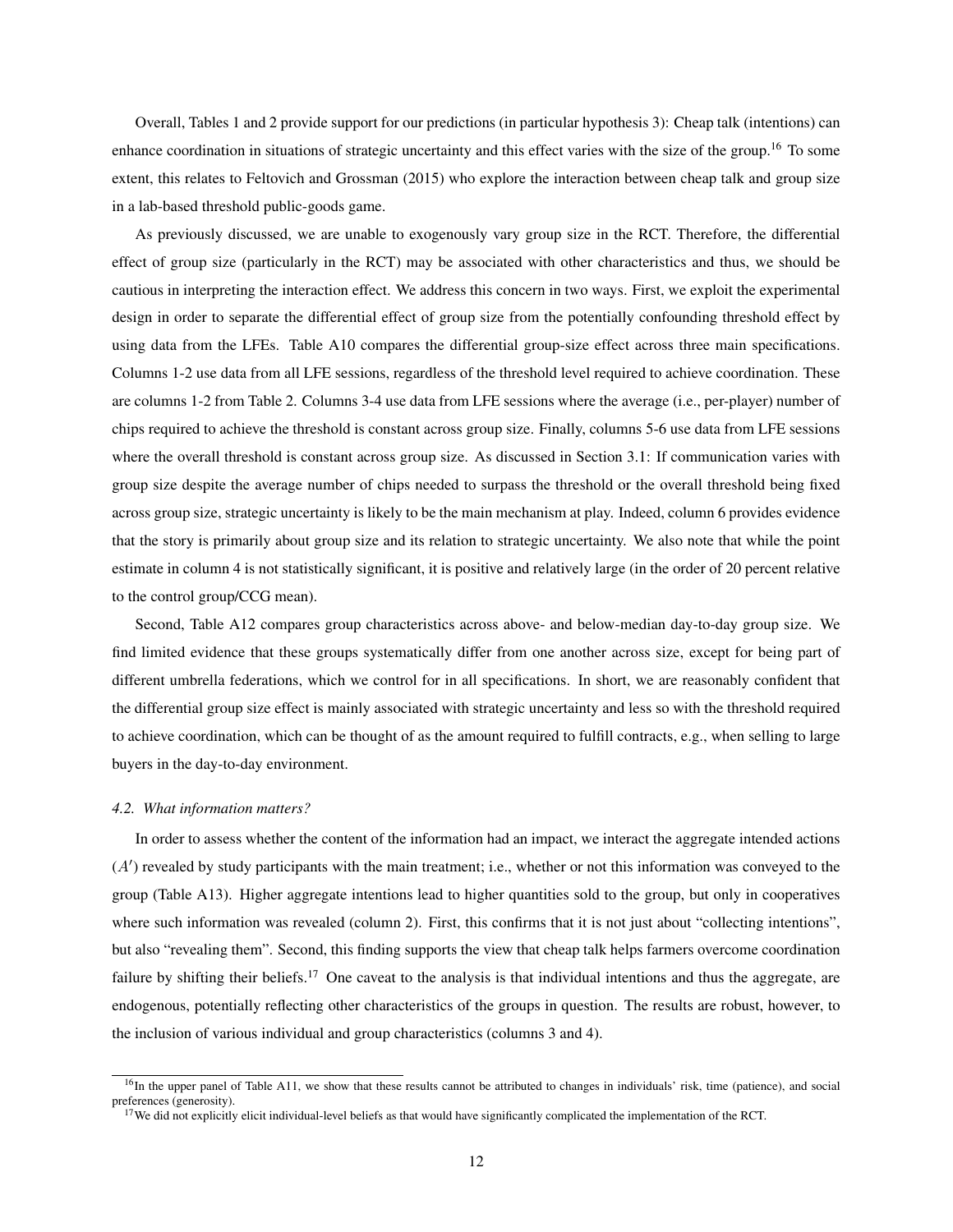The RCT design also included variations on the type of information that was provided, which in turn allows us to explore which feature of aggregate intentions primarily enhances coordination (recall Table A3). Table 3 presents the disaggregated impact of providing information on groundnut contributions to the cooperative, by informational treatment arm. Similarly to Table 2, we correct for MHT. The adjusted p-values in square [..] brackets suggest that the main results discussed below are robust, except for the direct effects estimated using administrative data (column 5). As before, our falsification tests in columns 1 and 2 show no relationship between one's intentions and the later provision of information. Results in column 3 indicate that provision of information increased group contributions in all three Conditions (B–D), although with important differences in magnitude. In particular, while knowing others' aggregate intention leads to higher contributions (Condition B), the effect is more than two times larger in magnitude if one is also provided with the distribution of others' intentions (Condition C).<sup>18</sup>

Two potential mechanisms may be at play here. First, one may trust a given aggregate more when it originates from a larger number of individuals. For example, if farmers were to find out that most of the aggregate came from one individual's intended contribution, it would be reasonable to expect that this individual would be better off selling alone. So, revealing the distribution of intentions may help individuals refine their expectations. Second, individuals in the group may exhibit interdependent preferences, with group members' payoffs entering each others' utility functions, thus giving rise to social norms of equity and fairness (e.g., Manski, 2000; Sobel, 2005). While these effects may exist even in the absence of communication, they may be particularly salient when intentions and their distributions are revealed since they can be interpreted as signaling what other players consider "the right thing to do" (e.g., Bernheim, 1994). Examples of this type of norm and information signaling are Vesterlund (2003), Gächter et al. (2010), and Hill et al. (2012).

We find a smaller effect of revealing the distribution of intentions separately for leaders versus ordinary members (Condition D) in comparison to the overall distribution (Condition C). Leaders may be perceived as having superior information relative to ordinary members. In this case, that could mean that the leader for example has better knowledge of current market conditions.<sup>19</sup> So, it may be surprising that leaders' intentions lead to positive, but lower contributions to the group than the overall distribution (Condition C).

To further unpack this finding, we conduct an analysis comparable to that in Table A13, but now by informational treatment arm (see Table A14). First, we assess whether the average amount that leaders or group ordinary members intend to sell matters. Second, we check whether leaders' intentions being greater than those of ordinary members matters. I.e., one reason why the impact of Condition D may be smaller than that of Condition C is because ordinary members expect leaders to contribute significantly high amounts to the group and upon learning that leaders' intentions do not match up with this, they reduce their contributions. Table A14 suggests that the results are inconsistent with the above: Aggregate intentions, the overall distribution, and the distribution by leaders versus ordinary members all matter; however, the actual quantities revealed do not seem to matter. In other words, the findings do not support the

<sup>&</sup>lt;sup>18</sup>One reason for why Condition B matters more than Condition A is that having one's intentions revealed (even confidentially) makes one more likely to stick to them.

<sup>&</sup>lt;sup>19</sup>Bernard et al. (2014) find that 75 percent of members believed that leaders had better information about traders and/or prices in the region.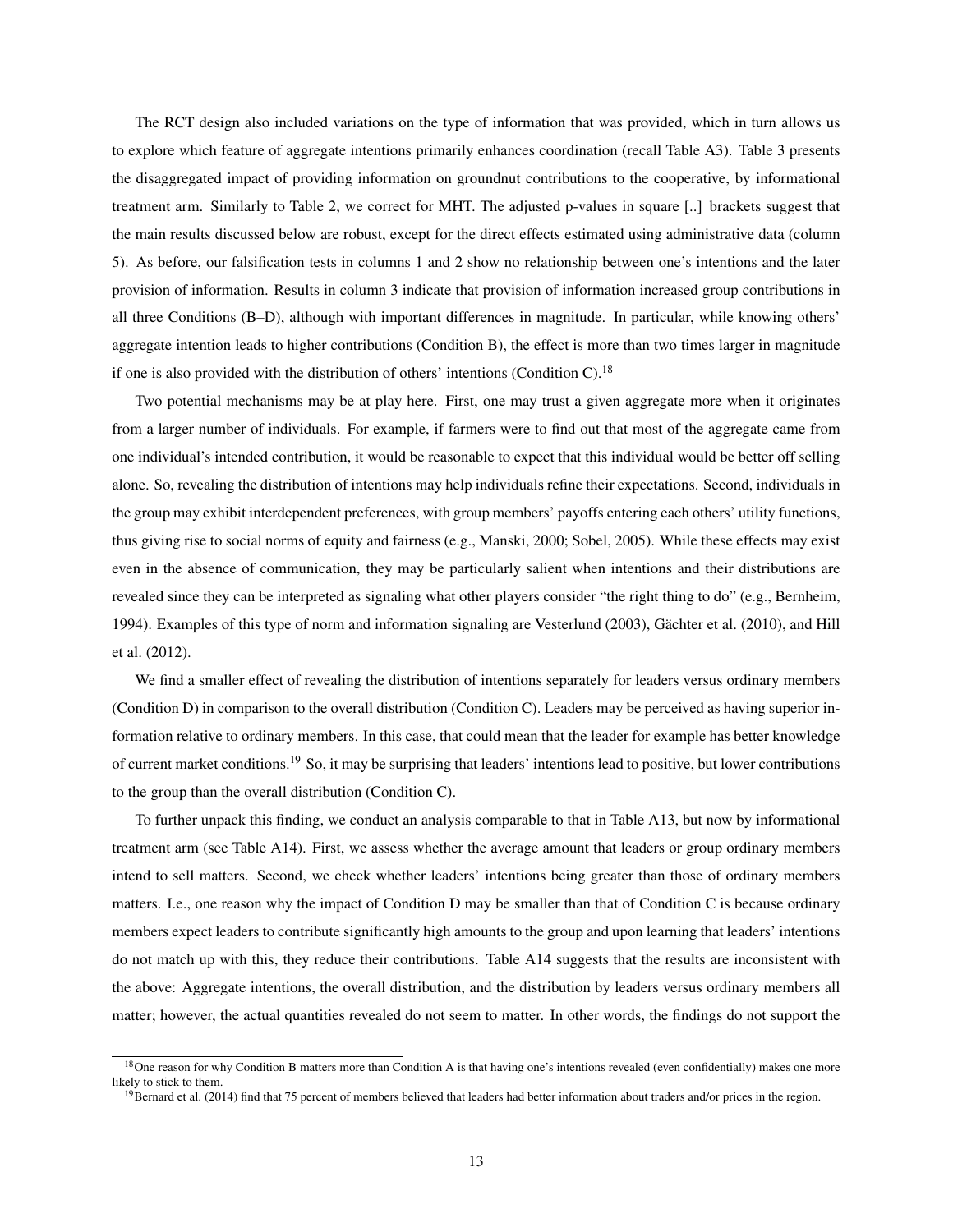idea that members in Condition D may have been deceived by the intentions provided/revealed by leaders.

## *4.3. Participation in games and day-to-day behavior*

Our design further enables us to assess how participation in the LFE coordination games affects later behavior in the naturally-occurring RCT. After the LFEs, all participants were asked to provide feedback regarding the game they had played. While the game was neutrally framed and there was no reference to collective marketing, many participants indicated that the setting they had been faced with closely aligned with the situation they faced when deciding whether or not to sell groundnuts through the cooperative. Considering the above as well as a related literature on transfer in coordination games (e.g., Cooper and Van Huyck, 2016), we hypothesize that experiencing coordination games with members of one's group may affect one's expectations vis-à-vis group members in subsequent, naturally-occurring, collaborative contexts.

We test for this in Table 4 where, in addition to the RCT treatment, we assess the impact of one's participation in the LFEs. Recall that players were randomly selected from the full list of members for their group, but that each session only gathered players who were members of the same cooperative.<sup>20</sup> We find no effect of LFE participation in columns 1 and 2, where the dependent variable is one's intentions to commercialize collectively. However, in columns 3 and 4 we find a positive effect of participating in the LFEs, on top of the treatment effects that were previously identified. Importantly, there is no effect at the group level (i.e., whether the cooperative was selected for the LFEs), but there is a clear effect for whether the individual was (randomly) selected for participation in the LFEs. In fact, the results hold even when restricting our sample to only those cooperatives that were selected for the LFEs. Furthermore, this effect is independent from the RCT: In column 7, we restrict our sample to those cooperatives selected for the LFEs, but that belonged to the control group in the RCT (where no intentions were revealed). The effects are large in magnitude, with participation in the LFEs leading to an additional 74 kgs of groundnuts being contributed to the cooperative during the (naturally-occurring) commercialization season.

In summary, while the LFEs are a useful diagnostic tool to test our hypotheses in a highly controlled environment, they seem to improve farmers' understanding of the strategic complementarities that exist, which in turn impacts collective commercialization. This finding is consistent with Zwane et al. (2011), who find that being surveyed can impact subsequent behavior, and prior experimental work such as Cardenas and Carpenter (2005), Turiansky (2017). It is also consistent with an older literature on the learning that can arise from participating in classroom experiments, e.g., a series of articles by Charles Holt and co-authors at *Journal of Economic Perspectives* in the late 1990s to early 2000s. Our findings contribute to the literature on generalizability of (lab) experiments (e.g., Levitt and List, 2007; Al-Ubaydli and List, 2013; Camerer, 2015; Viceisza, 2016) and a growing set of studies that combine findings from a spectrum of field experiments (e.g., Levitt and List, 2007; Barr et al., 2010; Finan and Schechter, 2012; Stoop et al., 2012; Voors et al., 2012; Camerer, 2015; Hoel et al., 2017).

 $^{20}$ This was mainly driven by the fact that cooperatives are typically defined at the village level. With villages sometimes being far apart, we chose to (1) organize each session in the village school and (2) avoid further complications such as communicating decisions by phone (e.g., Hill et al., 2012). In Table A15 we report tests for equality of characteristics between LFE participants and non-participants within groups that were selected for the LFEs.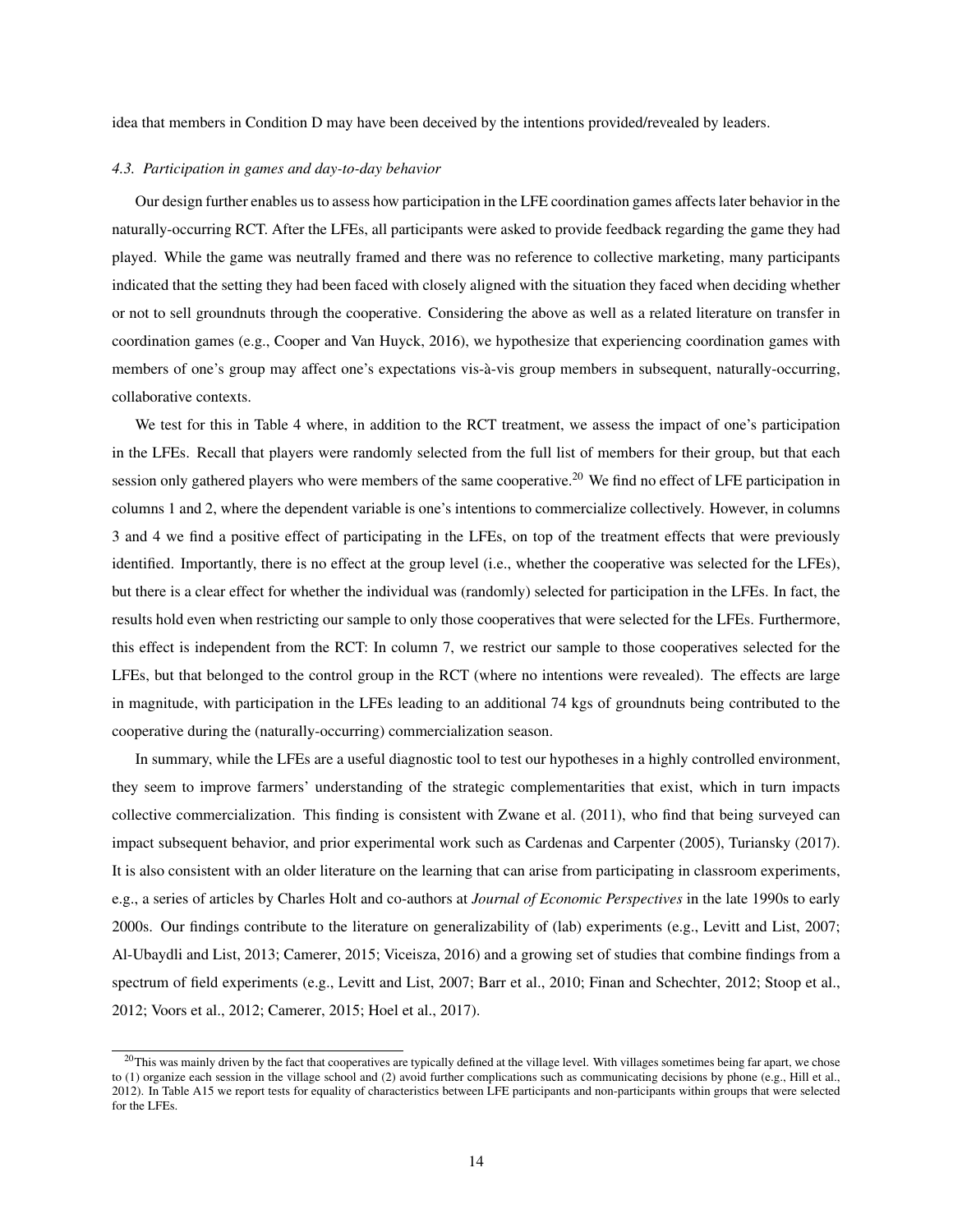#### 5. Conclusion

Most developing-country farms are small and family-run and many of them engage in cooperative agriculture. Thus, prior literature has argued that mechanisms aimed at facilitating smallholder coordination such as cooperatives are central to stimulating market participation. At the same time, cooperatives have not always been able to engage in collective action. In this paper, we primarily rely on a two-pronged empirical approach to test the effect of a cheap-talk institution on coordination among members of groundnut-producing cooperatives in Senegal. We start by conducting neutrally framed coordination games (LFEs) with randomly selected members of these cooperatives. We then conduct a natural field experiment (RCT) among the full set of cooperative members. In both experiments, we ask farmers how much they intend to contribute to the group prior to them actually doing so and then, confidentially reveal aggregate intentions to other cooperative members.

Combining data from these field experiments with survey and administrative data, we make two key contributions:

- 1. Revealing farmers' intentions to sell through the cooperative (cheap talk) improves collective commercialization (coordination) and this effect increases with group size. By exploiting the two-tier nature of our design, we are able to say with reasonable confidence that this effect is primarily the result of reduced strategic uncertainty. We also find that the content of cheap talk matters. For example, the distribution of intentions seems to lead to higher coordination than the mere sum of intentions, possibly in line with the literatures on conformity and interdependent preferences. Perhaps more surprisingly, knowing the overall distribution and its breakdown by leaders versus ordinary members yields somewhat lower impacts on coordination than knowing just the overall distribution.
- 2. Participation in the LFEs impacts subsequent behavior in the RCT. Specifically, those who were randomly selected to participate in the games were more likely to engage in collective commercialization, even though the games were neutrally framed. We hypothesize that this learning/transfer could be due to the following channels: (1) a training effect – i.e., participants better understand issues of strategic complementarities – and (2) an expectation effect – i.e., participants fine-tune their beliefs about group members' behavior in day-to-day situations of strategic uncertainty such as collective commercialization. In short, researchers should take heed when combining multiple types of field experiments.

Our findings suggest that a relatively simple and non-costly information intervention can improve coordination and market participation within cooperatives, thus begging the question as to why such an institution did not emerge in isolation. In the words of Matsuyama (1997): *"If the coordination problem were simple enough that even the outsider [] would know how to solve it, it would have been taken care of a long time ago by those directly involved with the problem.*" One reason is that communication needs to be N-way in order to impact farmers' beliefs. In other words, it must aggregate and disseminate information across *all* cooperative members who produce the crop in question. This is quite different from free-form, day-to-day communication which tends to be bilateral, mainly among cooperative members who routinely interact. Another reason is that intentions were collected by a third party in an environment that is characterized by important interpersonal ties. So, participants might have been more willing to reveal and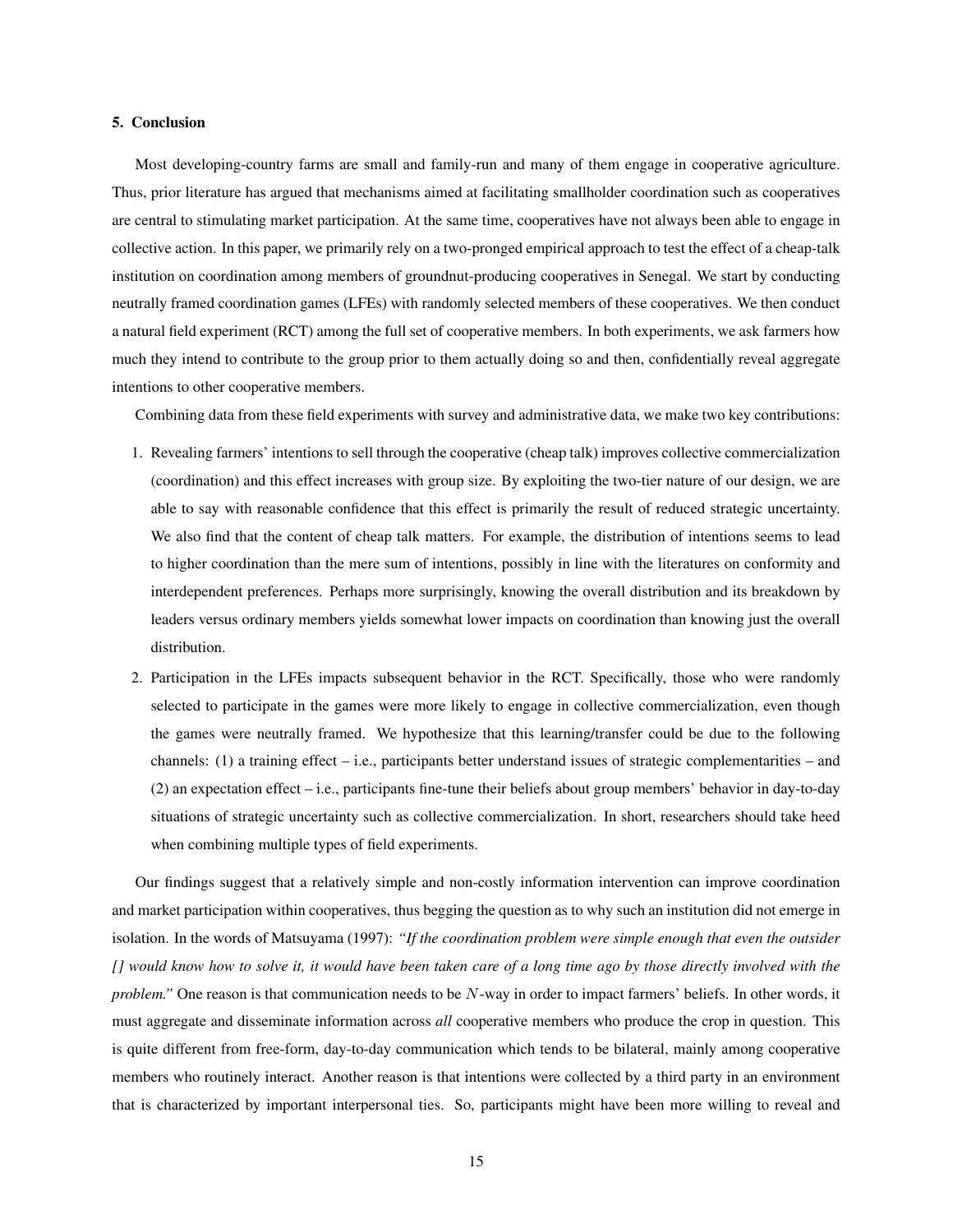believe intended actions than if the process had been implemented by peers with potentially hidden agendas.

While it is likely that broader market forces also drive commercialization (e.g., Ashraf et al., 2009), this intervention would not have had significant impacts if it had missed the mark. So, our findings leave room for future work to explore (1) the nuances of implementing information/communication institutions (e.g., Haaland et al., 2020) and (2) how such institutions interact with other interventions aimed at boosting market participation, contract farming, and entrepreneurship (e.g., Fafchamps and Minten, 2012; Saenger et al., 2014; Dimitriadis and Koning, 2019; Hussam et al., 2020; Rao and Shenoy, 2021). One potential extension to our work would be an app that aggregates and disseminates the type of information we collected across cooperative members. Future work can explore that and related interventions.

#### Disclosure and acknowledgments

Funding was provided by the CGIAR Consortium Research Program on Policies, Institutions, and Markets and IFPRI. Viceisza is also grateful to the Economics Department at Duke University and the Hoover Institution at Stanford University where some of this work was performed. IRB approval was obtained from IFPRI and the Senegalese National Ethics Committee for Research in Health (CNERS). The RCT was registered in the American Economic Association Registry for randomized control trials under trial number 4400.

We thank Elisabeth Sadoulet, Francisca Antman, Dan Ariely, Christopher Barrett, Patrick Bayer, Michael Carter, Jan Christopher, Claudio Ferraz, Erica Field, Fred Finan, Xavier Gine, Jessica Goldberg, Rachel Kranton, John List, ´ Jeffrey Michler, Suresh Naidu, Joel Sobel, Mohammed Tesemma, Emilia Tjernström, Xiao Yu Wang, and Daniel Weiner for meaningful discussions. We also thank audiences at the ASSA/NEA meetings, Duke University, the ESA North American meetings, the Experimental Methods in Policy Conference, FAO, IFPRI, the NBER Transforming Rural Africa Conference, NEUDC, SEEDEC, University of Bordeaux (GREThA), University of Gottingen, Univer- ¨ sity of Paris Dauphine, Vanderbilt University, the Workshop in Memory of John van Huyck, and the Workshop on Producers' Organizations in Agricultural Markets at Toulouse Economics for helpful comments.

# References

- Aflagah, F. K. D., T. Bernard, and A. Viceisza (2015). Communication and coordination: Experimental evidence from farmer groups in Senegal. IFPRI discussion papers 1450, International Food Policy Research Institute (IFPRI).
- Al-Ubaydli, O. and J. A. List (2013, November). On the generalizability of experimental results in economics: With a response to Camerer. Working Paper 19666, National Bureau of Economic Research.
- Aldana, M., J. Ashby, G. Burpee, S. Ferris, G. Heinrich, C. Quiros, T. Remington, and K. Wilson (2007). The organization and development of farmer groups for agroenterprise: Conclusions from a CRS & RII-CIAT study tour in Asia, Africa and Latin America. CRS internal working paper.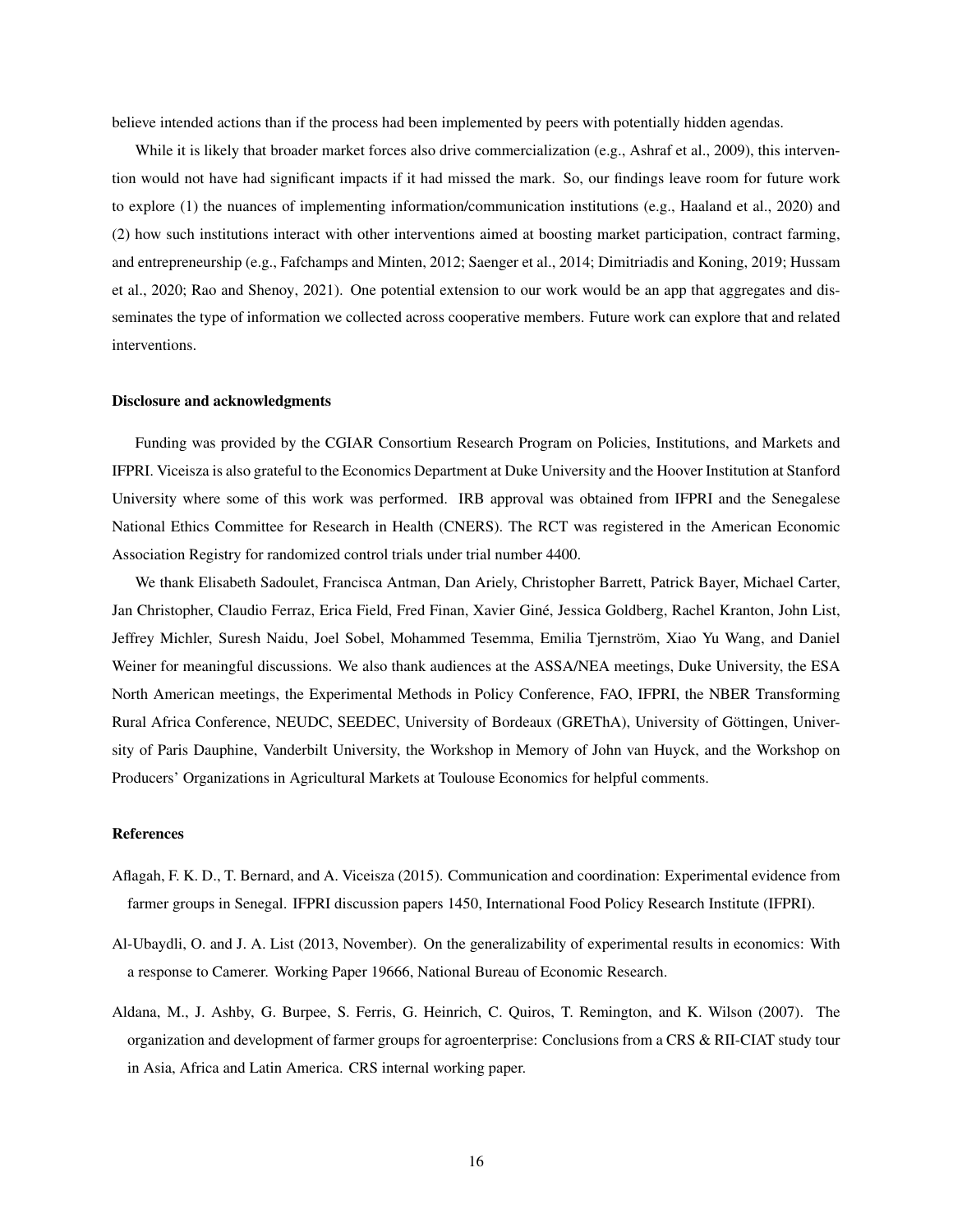- Ashraf, N., X. Giné, and D. Karlan (2009). Finding missing markets (and a disturbing epilogue): Evidence from an export crop adoption and marketing intervention in kenya. *American Journal of Agricultural Economics 91*(4), 973–990.
- Avoyan, A. and J. Ramos (2017). A road to efficiency through communication and commitment. Working paper.
- Barr, A., A. Zeitlin, et al. (2010). Dictator games in the lab and in nature: External validity tested and investigated in Ugandan primary schools. Technical report, Centre for the Study of African Economies, University of Oxford.
- Barrett, C. B. (2008). Smallholder market participation: Concepts and evidence from eastern and southern Africa. *Food Policy 33*(4), 299 – 317.
- Battalio, R., L. Samuelson, and J. Van Huyck (2001). Optimization incentives and coordination failure in laboratory stag hunt games. *Econometrica 69*(3), 749–764.
- Bernard, T., M.-H. Collion, A. de Janvry, P. Rondot, and E. Sadoulet (2008). Do village organizations make a difference in African rural development? A study for Senegal and Burkina Faso. *World Development 36*(11), 2188 – 2204.
- Bernard, T., L. Sene, A. C. G. Viceisza, and F. Wouterse (2014). Leaders needed: Experimental evidence from rural ` producer organizations in Senegal. Working paper.
- Bernard, T., A. S. Taffesse, and E. Gabre-Madhin (2008). Impact of cooperatives on smallholders' commercialization behavior: Evidence from Ethiopia. *Agricultural Economics 39*(2), 147–161.
- Bernheim, B. D. (1994). A theory of conformity. *Journal of Political Economy 102*(5), 841–877.
- Binswanger, H. P. (1980). Attitudes toward risk: Experimental measurement in rural india. *American Journal of Agricultural Economics 62*(3), 395.
- Blume, A. and A. Ortmann (2007). The effects of costless pre-play communication: Experimental evidence from games with pareto-ranked equilibria. *Journal of Economic Theory 132*(1), 274 – 290.
- Camerer, C. F. (2015). The promise and success of lab-field generalizability in experimental economics: A critical reply to Levitt and List. In G. Frechette and A. Schotter (Eds.), *Handbook of Experimental Economic Methodology*. Oxford University Press.
- Cardenas, J. C. and J. P. Carpenter (2005). *Three Themes on Field Experiments and Economic Development*, pp. 71–123.
- Casaburi, L. and R. Macchiavello (2019, February). Demand and supply of infrequent payments as a commitment device: Evidence from Kenya. *American Economic Review 109*(2), 523–55.
- Charness, G. and B. Grosskopf (2004). What makes cheap talk effective? experimental evidence. *Economics Letters 83*, 383–389.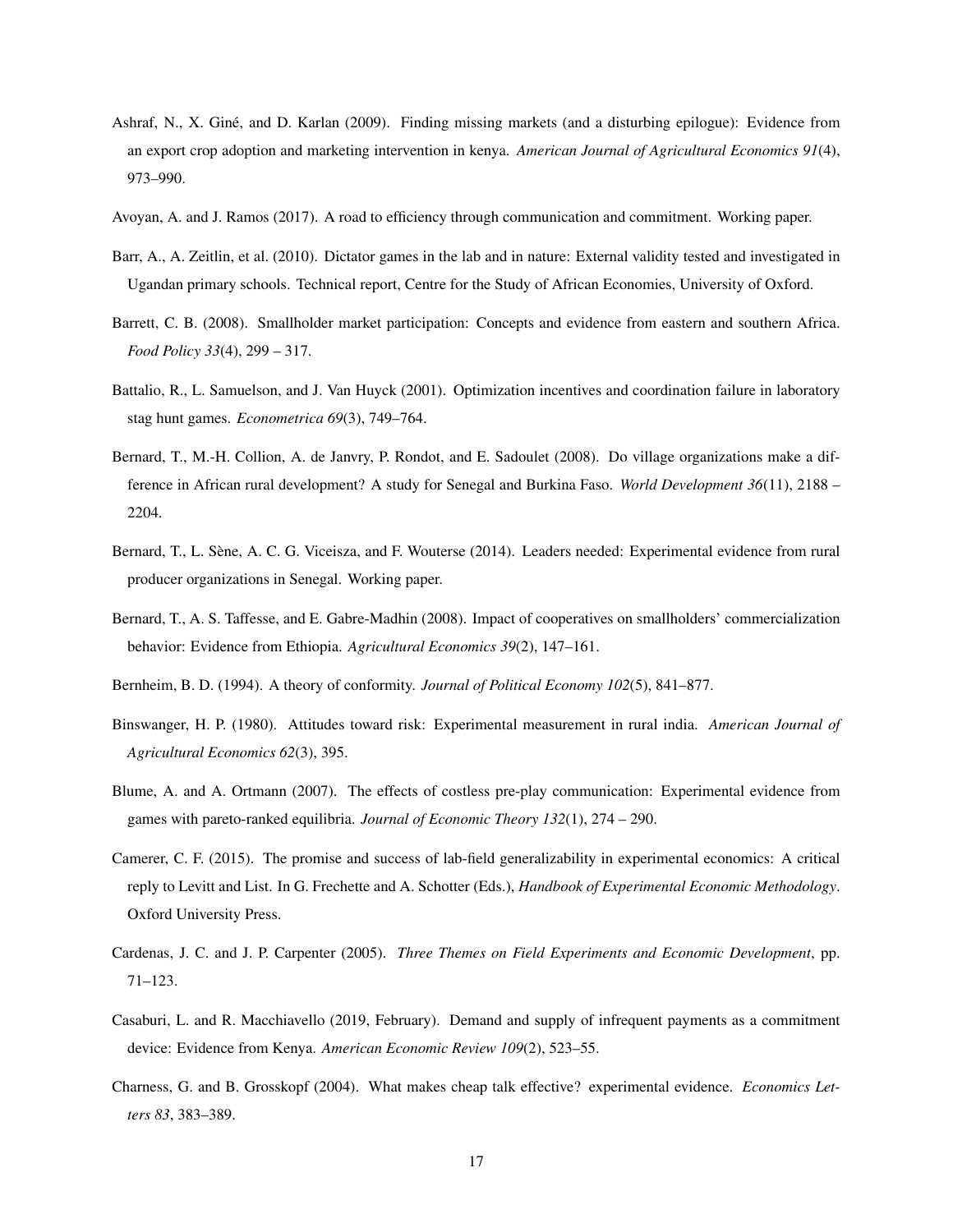Cooper, D. J. and J. Van Huyck (2016). Coordination and transfer. Working paper.

- Cooper, D. J. and R. A. Weber (2019). Recent advances in experimental coordination games. Working paper.
- Cooper, R., D. V. DeJong, R. Forsythe, and T. W. Ross (1992). Communication in coordination games. *Quarterly Journal of Economics 107*(2), 731–771.
- Crawford, V. P. (1998). A survey of experiments on communication via cheap talk. *Journal of Economic Theory 78*, 286–298.
- Devetag, G. and A. Ortmann (2007). When and why? a critical survey on coordination failure in the laboratory. *Experimental Economics 10*(3), 331 – 344.
- Dimitriadis, S. and R. Koning (2019). The value of communication: Evidence from a field experiment with entrepreneurs in Togo. Working paper.
- Fafchamps, M. and R. V. Hill (2005). Selling at the farmgate or traveling to market. *American Journal of Agricultural Economics 87*(3), 717–734.
- Fafchamps, M. and B. Minten (2012, 02). Impact of SMS-Based Agricultural Information on Indian Farmers. *The World Bank Economic Review 26*(3), 383–414.
- Farrell, J. (1987). Cheap talk, coordination, and entry. *Rand Journal of Economics 18*, 34–39.
- Feltovich, N. and P. J. Grossman (2015). How does the effect of pre-play suggestions vary with group size? Experimental evidence from a threshold public-good game. *European Economic Review 79*(C), 263–280.
- Finan, F. and L. Schechter (2012). Vote-buying and reciprocity. *Econometrica 80*(2), 863–881.
- Gächter, S., D. Nosenzo, E. Renner, and M. Sefton (2010). Sequential vs. simultaneous contributions to public goods: Experimental evidence. *Journal of Public Economics 94*(7), 515–522.
- Goeree, J. and C. Holt (2002). Coordination games. Volume 2 of *Encyclopedia of Cognitive Science*, pp. 204?208. London: Nature Publishing Group, McMillan.
- Haaland, I., C. Roth, and J. Wohlfart (2020). Designing information provision experiments. CEBI Working Paper Series, Working Paper 20/20.
- Heinemann, H., R. Nagel, and P. Ockenfels (2009). Measuring strategic uncertainty in coordination games. *The Review of Economic Studies 76*(1), 181–221.
- Hellin, J., M. Lundy, and M. Meijer (2007). Farmer organization, collective action and market access in Meso-America. CAPRi Working Paper 67.
- Hermalin, B. E. (1998). Toward an economic theory of leadership: Leading by example. *American Economic Review*, 1188–1206.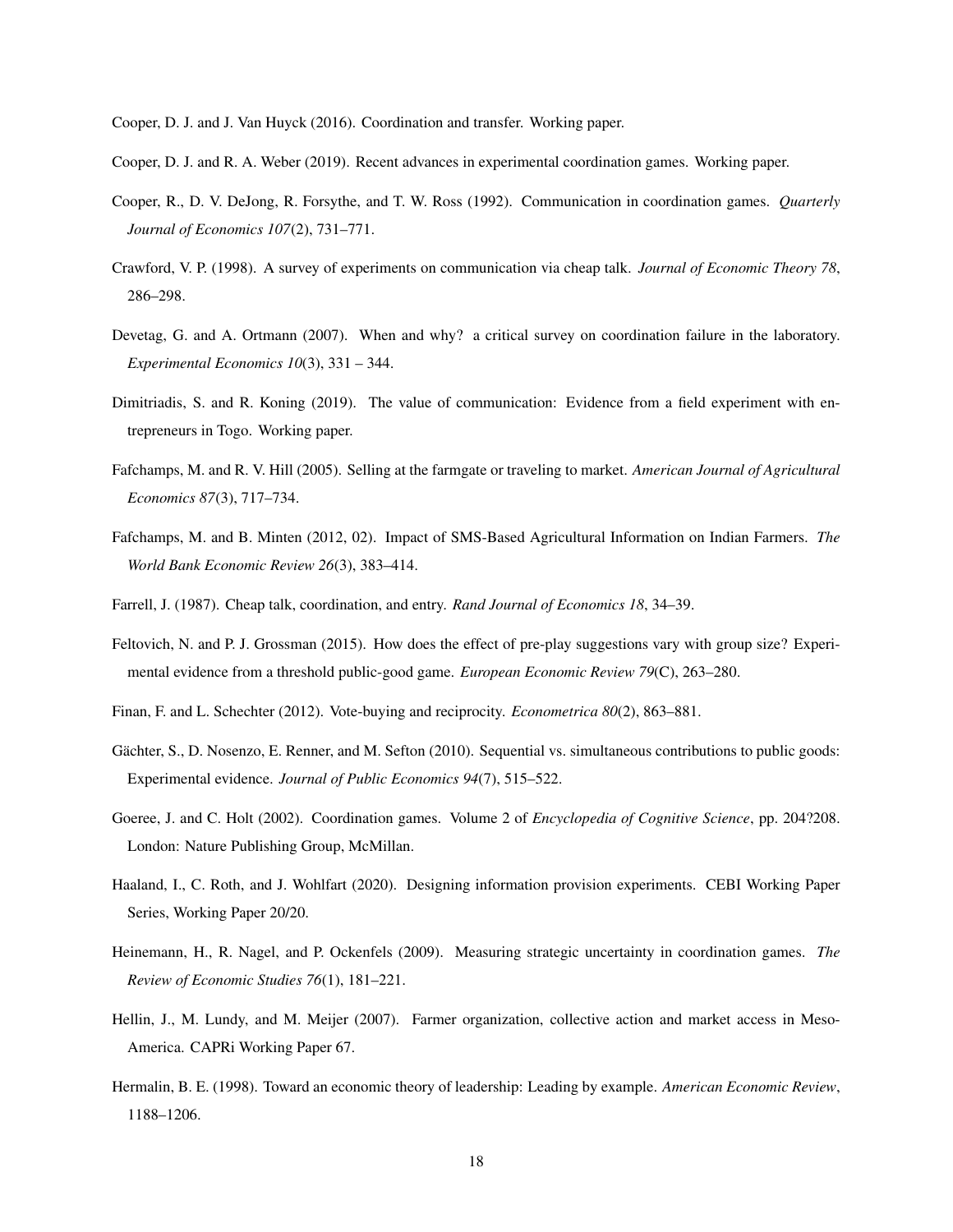- Hill, R., E. Maruyama, M. Olapade, and M. Frölich (2014). Strengthening producer organizations to increase market access of smallholder farmers in Uganda. Working paper.
- Hill, R. V., E. Maruyama, and A. Viceisza (2012). Breaking the norm: An empirical investigation into the unraveling of good behavior. *Journal of Development Economics 99*(1), 150–162.
- Hoel, J. B., M. Hidrobo, T. Bernard, and M. Ashour (2017). Productive inefficiency in dairy farming and cooperation between spouses: Evidence from Senegal. IFPRI discussion paper 1698.
- Hussam, R., N. Rigol, and B. N. Roth (2020). Targeting high ability entrepreneurs using community information: Mechanism design in the field. Working paper.
- Jack, B. K. and M. P. Recalde (2015). Leadership and the voluntary provision of public goods: Field evidence from Bolivia. *Journal of Public Economics 122*, 80–93.
- Kets, W. and A. Sandroni (2017). A theory of strategic uncertainty and cultural diversity. Working paper.
- Key, N., E. Sadoulet, and A. D. Janvry (2000). Transactions costs and agricultural household supply response. *American Journal of Agricultural Economics 82*(2), 245–259.
- Kosfeld, M. and D. Rustagi (2015, February). Leader punishment and cooperation in groups: Experimental field evidence from commons management in ethiopia. *American Economic Review 105*(2), 747–83.
- Levitt, S. D. and J. A. List (2007). What do laboratory experiments measuring social preferences reveal about the real world? *The Journal of Economic Perspectives 21*, 153–174.
- Lowder, S. K., J. Skoet, and T. Raney (2016). The number, size, and distribution of farms, smallholder farms, and family farms worldwide. *World Development 87*, 16–29.
- Maniadis, Z., F. Tufano, and J. A. List (2014, January). One swallow doesn't make a summer: New evidence on anchoring effects. *American Economic Review 104*(1), 277–90.
- Manski, C. F. (2000). Economic analysis of social interactions. *The Journal of Economic Perspectives 14*(3), 115–136.
- Markelova, H., R. Meinzen-Dick, J. Hellin, and S. Dohrn (2009, February). Collective action for smallholder market access. *Food Policy 34*(1), 1–7.
- Matsuyama, K. (1997). Economic development as coordination problems. *The Role of Government in East Asian Economic Development*, 134–160.
- Ochs, J. (1995). Chapter 3: Coordination problems. Handbook of Experimental Economics. Princeton, NJ: Princeton University Press.
- Ostrom, E. (1990). *Governing the Commons: The Evolution of Institutions for Collective Action*. New York: Cambridge University Press.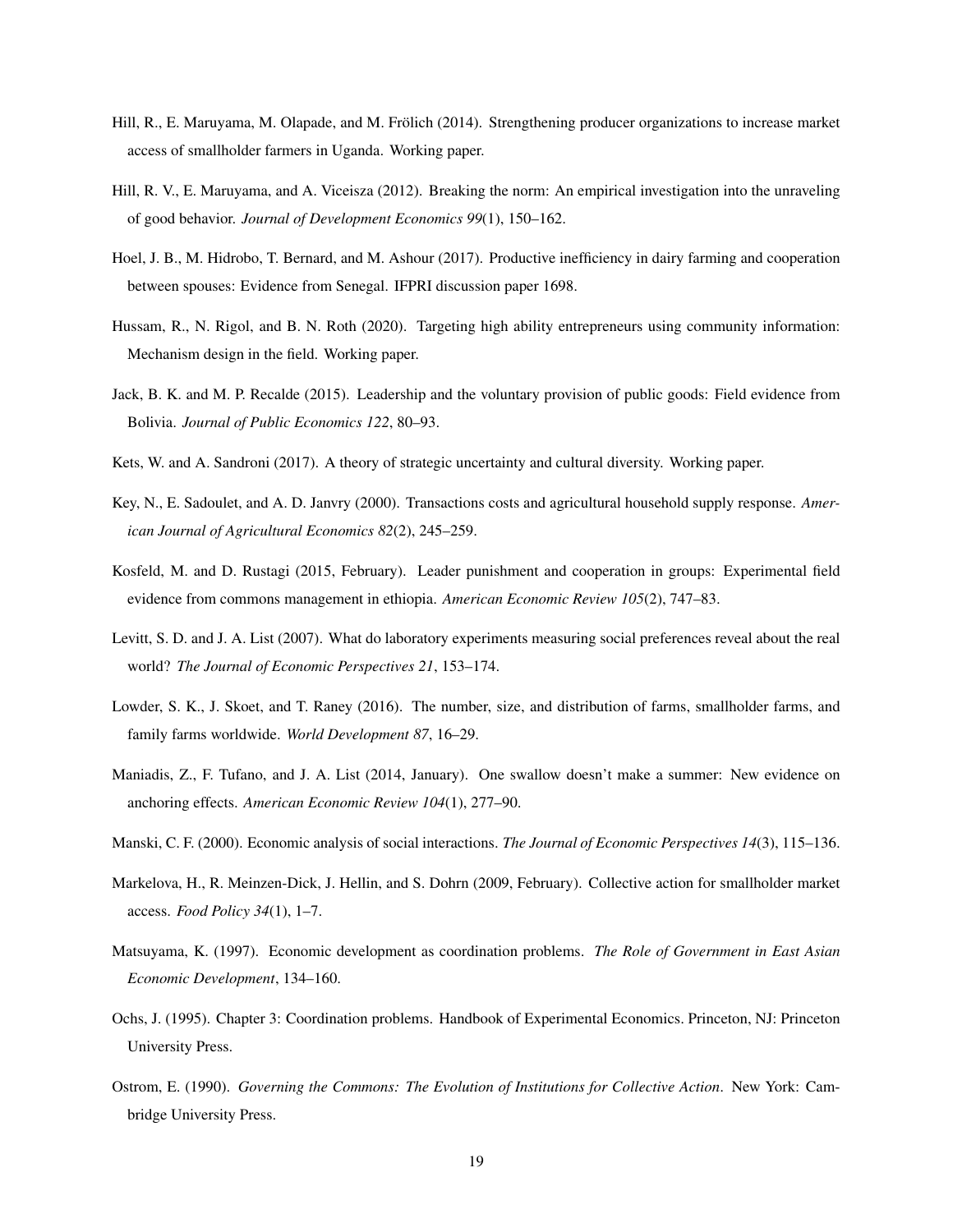- Potters, J., M. Sefton, and L. Vesterlund (2007). Leading-by-example and signaling in voluntary contribution games: an experimental study. *Economic Theory*, 169–182.
- Ragasa, C. and J. Golan (2014). The role of rural producer organizations for agricultural service provision in fragile states. *Agricultural Economics 45*(5), 537–553.
- Rao, M. and A. Shenoy (2021). Got (Clean) Milk? Governance, Incentives, and Collective Action in Indian Dairy Cooperatives. Working paper.
- Saenger, C., M. Torero, and M. Qaim (2014). Impact of third-party contract enforcement in agricultural markets?a field experiment in vietnam. *American Journal of Agricultural Economics 96*(4), 1220–1238.
- Sobel, J. (2005). Interdependent preferences and reciprocity. *Journal of economic literature 43*(2), 392–436.
- Stoop, J., C. N. Noussair, and D. van Soest (2012). From the lab to the field: Cooperation among fishermen. *Journal of Political Economy 120*(6), 1027–1056.
- Turiansky, A. (2017). Collective action in games as in life: Experimental evidence from canal cleaning in Haiti. Mathematica Policy Research Report.
- Van Huyck, J. and R. Battalio (2008). Chapter 51 coordination failure in market statistic games. Volume 1 of *Handbook of Experimental Economics Results*, pp. 454 – 462. Elsevier.
- Van Huyck, J. B., R. C. Battalio, and R. O. Beil (1990). Tacit coordination games, strategic uncertainty, and coordination failure. *American Economic Review 80*.
- Vesterlund, L. (2003). The informational value of sequential fundraising. *Journal of Public Economics 87*(3), 627– 657.
- Viceisza, A. C. G. (2016). Creating a lab in the field: Economics experiments for policymaking. *Journal of Economic Surveys 30*(5), 835–854.
- Voors, M., T. Turley, A. Kontoleon, E. Bulte, and J. A. List (2012). Exploring whether behavior in context-free experiments is predictive of behavior in the field: Evidence from lab and field experiments in rural Sierra Leone. *Economics Letters 114*(3), 308–311.
- Wanyama, F. (2014). Cooperatives and the sustainable development goals: A contribution to the post-2015 development debate. International labour organization report.
- Zwane, A. P., J. Zinman, E. Van Dusen, W. Pariente, C. Null, E. Miguel, M. Kremer, D. S. Karlan, R. Hornbeck, X. Gine, E. Duflo, F. Devoto, B. Crepon, and A. Banerjee (2011). Being surveyed can change later behavior and ´ related parameter estimates. *Proceedings of the National Academy of Sciences 108*(5), 1821–1826.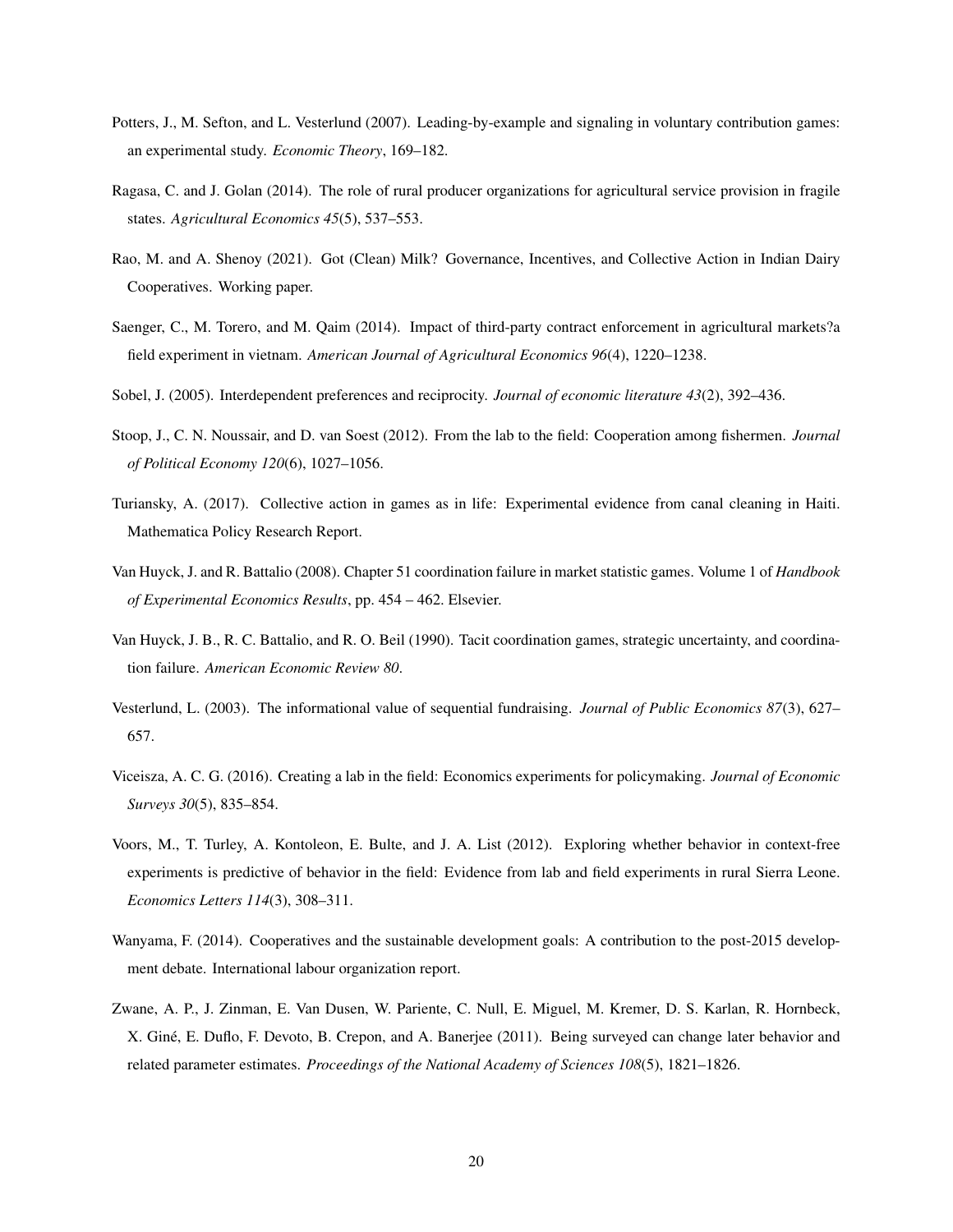# Tables

| Dependent variable |        | Contributed to group | Intended to contribute to group |                | Contributed to group |                | Contributed to group |                |
|--------------------|--------|----------------------|---------------------------------|----------------|----------------------|----------------|----------------------|----------------|
| Source             |        | LFE                  | RCT - survey data               |                | RCT - survey data    |                | RCT - admin. data    |                |
|                    |        | $\overline{c}$       | 3                               | 4              | 5                    | 6              | 7                    | 8              |
| Treatment          | 0.03   | $-0.04$              | 0.06                            | 0.05           | 0.07                 | $-0.08$        | 0.15                 | $-0.21$        |
|                    | (0.03) | (0.04)               | (0.03)                          | (0.06)         | (0.05)               | (0.09)         | (0.10)               | (0.21)         |
| Size of Group      | 0.03   | $-0.02$              | 0.00                            | 0.00           | 0.01                 | 0.00           | $-0.00$              | $-0.01$        |
|                    | (0.03) | (0.04)               | (0.00)                          | (0.00)         | (0.00)               | (0.00)         | (0.00)               | (0.00)         |
| Treatment X Size   |        | 0.11<br>(0.05)       |                                 | 0.00<br>(0.00) |                      | 0.01<br>(0.00) |                      | 0.01<br>(0.01) |
| Control group mean | 0.89   | 0.89                 | 0.80                            | 0.80           | 0.13                 | 0.13           | 0.27                 | 0.27           |
| $\,R^2$            | 0.05   | 0.06                 | 0.10                            | 0.10           | 0.16                 | 0.16           | 0.08                 | 0.09           |
| N                  | 3.316  | 3,316                | 873                             | 873            | 873                  | 873            | 2.752                | 2,752          |

Table 1: Extensive margin: treatment effect on the probability of collective action

Notes: Standard errors are clustered at the group level. Columns 1 and 2 use data from the LFEs. The dependent variable is the number of chips. The size in those specifications is a dummy variable that is 1 if the experimental session was run with 20 farmers and 0 if it was run with 10 farmers. Columns 3 and 4 use farmers' intended sales (of groundnuts) to the group, which were collected prior to the RCT interventions. Columns 5 and 6 use the self-reported (survey) collective commercialization. Columns 7 and 8 use administrative data on collective commercialization obtained from the cooperatives (recall booklets). In columns 3–8, size is the actual group size ranging from 4-91 (with median size being 24). Controls in the LFE regressions include age, sex, land size, education (dummy for going to a French school versus a Koranic or no schooling), generosity, risk aversion measures and time preferences elicited through hypothetical questions (see Table A4), and dummies for the federation and whether the farmer is a leader. Controls in the RCT regressions with survey data include the same variables (except for education) and a dummy for whether the farmer produced crops other than groundnuts, all measured pre-intervention.

| Table 2: Intensive margin: treatment effect on quantities contributed to the group (correcting for MHT) |  |  |
|---------------------------------------------------------------------------------------------------------|--|--|
|                                                                                                         |  |  |

| Dependent variable<br>Source     |                          | # Chips contributed<br><b>LFE</b> |                       | Contribution intentions (kg)<br>RCT - survey data |                             | Quantity contributed (kg)<br>RCT - survey data |                             | Quantity contributed (kg)<br>RCT - admin. data |
|----------------------------------|--------------------------|-----------------------------------|-----------------------|---------------------------------------------------|-----------------------------|------------------------------------------------|-----------------------------|------------------------------------------------|
|                                  |                          | 2                                 | 3                     | 4                                                 | 5                           | 6                                              | 7                           | 8                                              |
| <b>Treatment</b>                 | 0.40<br>(0.19)<br>[.129] | $-0.03$<br>(0.31)                 | 239.66<br>(159.16)    | 307.57<br>(426.91)                                | 121.07<br>(35.51)<br>[.006] | $-78.93$<br>(63.31)                            | 129.47<br>(70.70)<br>[.141] | $-153.42$<br>(148.10)                          |
| Size of Group                    | 0.03<br>(0.24)           | $-0.31$<br>(0.27)                 | $-5.90$<br>(5.57)     | $-3.72$<br>(10.15)                                | 7.18<br>(1.85)              | 0.75<br>(1.28)                                 | $-1.15$<br>(2.18)           | $-9.30$<br>(3.53)                              |
| <b>Treatment X Size</b>          |                          | 0.65<br>(0.38)<br>[.142]          |                       | $-2.44$<br>(11.62)                                |                             | 7.19<br>(2.23)<br>[.009]                       |                             | 8.83<br>(3.57)<br>[.062]                       |
| Control group mean<br>$R^2$<br>N | 3.03<br>0.09<br>3,316    | 3.03<br>0.10<br>3,316             | 830.39<br>0.43<br>873 | 830.39<br>0.43<br>873                             | 39.58<br>0.17<br>873        | 39.58<br>0.18<br>873                           | 123.79<br>0.08<br>2.752     | 123.79<br>0.09<br>2,752                        |

Notes: Standard errors are clustered at the group level. Holm-Bonferroni adjusted p-values are in square brackets. The correction for MHT is done for the direct impact of the treatment and the interaction with group size, across all specifications. Columns 1 and 2 use data from the LFEs. The dependent variable is the number of chips. The size in those specifications is a dummy variable that is 1 if the experimental session was run with 20 farmers and 0 if it was run with 10 farmers. Columns 3 and 4 use farmers' intended sales (of groundnuts) to the group, which were collected prior to the RCT interventions. Columns 5 and 6 use the self-reported (survey) collective commercialization. Columns 7 and 8 use administrative data on collective commercialization obtained from the cooperatives (recall booklets). In columns 3–8, the dependent variable is the quantity of groundnuts sold through the group and the size is the actual group size ranging from 4-91 (with median size being 24). Controls in the LFE regressions include age, sex, land size, education (dummy for going to a French school versus a Koranic or no schooling), generosity, risk aversion measures and time preferences elicited through hypothetical questions (see Table A4), and dummies for the federation and whether the farmer is a leader. Controls in the RCT regressions with survey data include the same variables (except for education) and a dummy for whether the farmer produced crops other than groundnuts, all measured pre-intervention. A dummy for whether the individual indicated positive intentions to sell through the group is also added.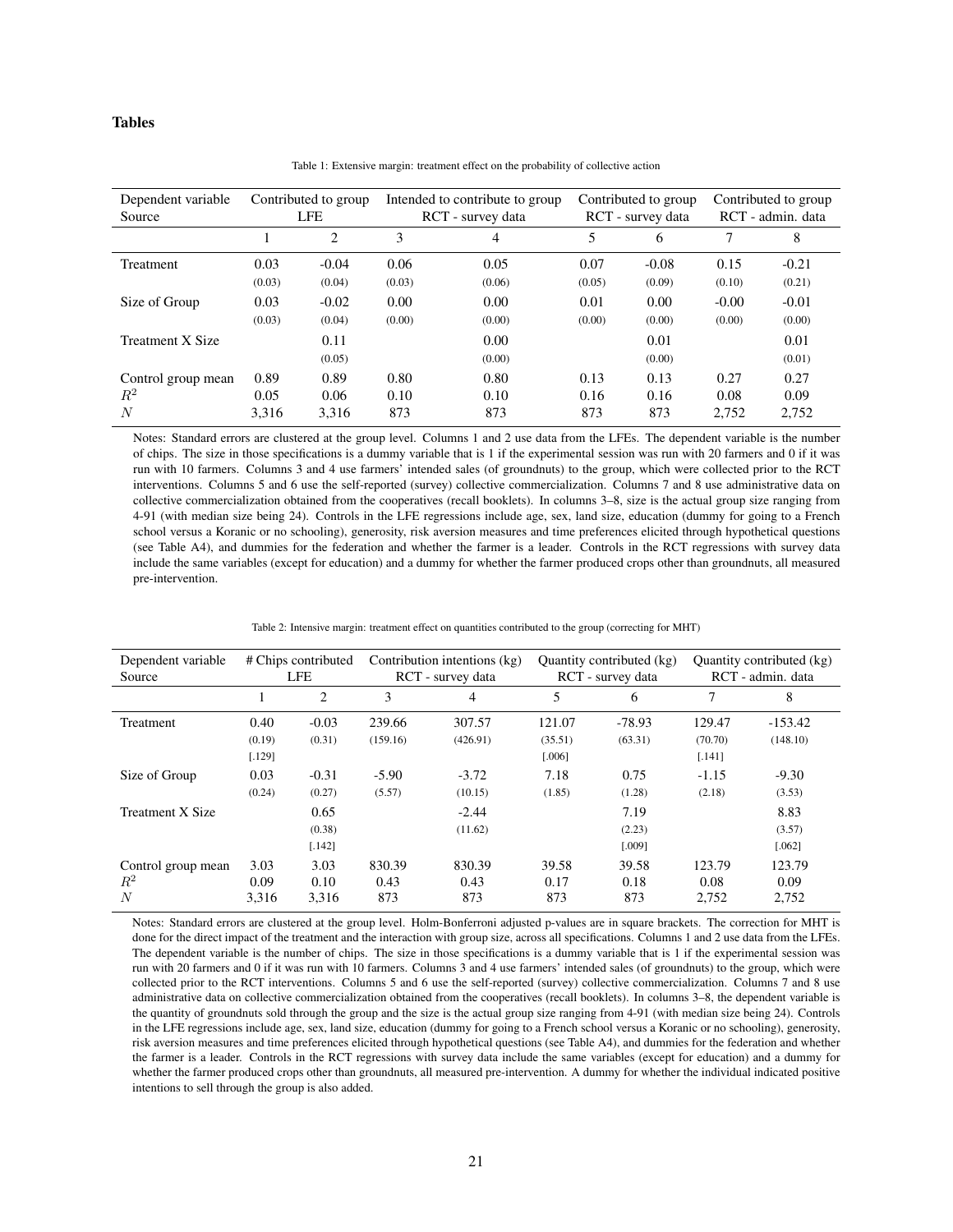| Dependent variable<br>Source |          | Contribution intentions (kg)<br>RCT - survey data |         | Quantity contributed (kg)<br>RCT - survey data |          | Quantity contributed (kg)<br>RCT - admin. data |
|------------------------------|----------|---------------------------------------------------|---------|------------------------------------------------|----------|------------------------------------------------|
|                              | 1        | 2                                                 | 3       | $\overline{4}$                                 | 5        | 6                                              |
| B                            | 224.66   | 384.10                                            | 76.54   | $-154.33$                                      | 94.56    | $-349.51$                                      |
|                              | (158.64) | (391.49)                                          | (38.01) | (92.63)                                        | (83.92)  | (178.26)                                       |
| $\mathcal{C}$                | 186.43   | 391.81                                            | 169.47  | -141.87                                        | 117.05   | $-124.39$                                      |
|                              | (207.98) | (530.65)                                          | (57.39) | (61.45)                                        | (88.38)  | (175.38)                                       |
| D                            | 207.89   | 72.79                                             | 121.45  | 46.96                                          | 177.40   | $-4.59$                                        |
|                              | (168.65) | (422.89)                                          | (47.96) | (71.45)                                        | (84.32)  | (156.30)                                       |
| Joint significance $(p)$     |          |                                                   | [.029]  |                                                | $[.226]$ |                                                |
| Size of Group                | $-6.20$  | $-4.60$                                           | 7.39    | 1.26                                           | $-1.17$  | $-8.74$                                        |
|                              | (5.46)   | (9.78)                                            | (1.81)  | (1.29)                                         | (2.19)   | (3.43)                                         |
| <b>B</b> X Size              |          | $-5.41$                                           |         | 8.14                                           |          | 12.89                                          |
|                              |          | (10.52)                                           |         | (3.48)                                         |          | (4.18)                                         |
| C X Size                     |          | $-7.69$                                           |         | 11.40                                          |          | 7.70                                           |
|                              |          | (14.01)                                           |         | (2.28)                                         |          | (3.60)                                         |
| D X Size                     |          | 4.30                                              |         | 3.01                                           |          | 6.28                                           |
|                              |          | (12.43)                                           |         | (2.06)                                         |          | (3.73)                                         |
| Joint significance $(p)$     |          |                                                   |         | [.000]                                         |          | [.019]                                         |
| Control group mean           | 830.39   | 830.39                                            | 39.58   | 39.58                                          | 123.79   | 123.79                                         |
| $R^2$                        | 0.44     | 0.44                                              | 0.18    | 0.21                                           | 0.09     | 0.10                                           |
| $\cal N$                     | 873      | 873                                               | 873     | 873                                            | 2,752    | 2,752                                          |

Table 3: Effect on quantity sold by treatment condition (correcting for MHT)

Notes: Standard errors are clustered at the group level. Holm-Bonferroni adjusted p-values are in square brackets. The correction for MHT is done for the direct impact of the treatment and the interaction with group size, across all specifications. The first two columns test the experimental integrity using intentions of collective sales. The other columns use as the dependent variable the total sales, from survey (3 and 4) and administrative data (5 and 6) respectively. Size is the actual group size ranging from 4-91 (with median size being 24). Controls in the regression with survey data include age, sex, land size, generosity, risk aversion, and time preferences (see Table A4), and dummies for the federation, whether the farmer is a leader, and whether the farmer produced crops other than groundnuts, all measured pre-intervention. A dummy for whether the farmer indicated positive intentions to sell through the group is also included for columns 3 to 6.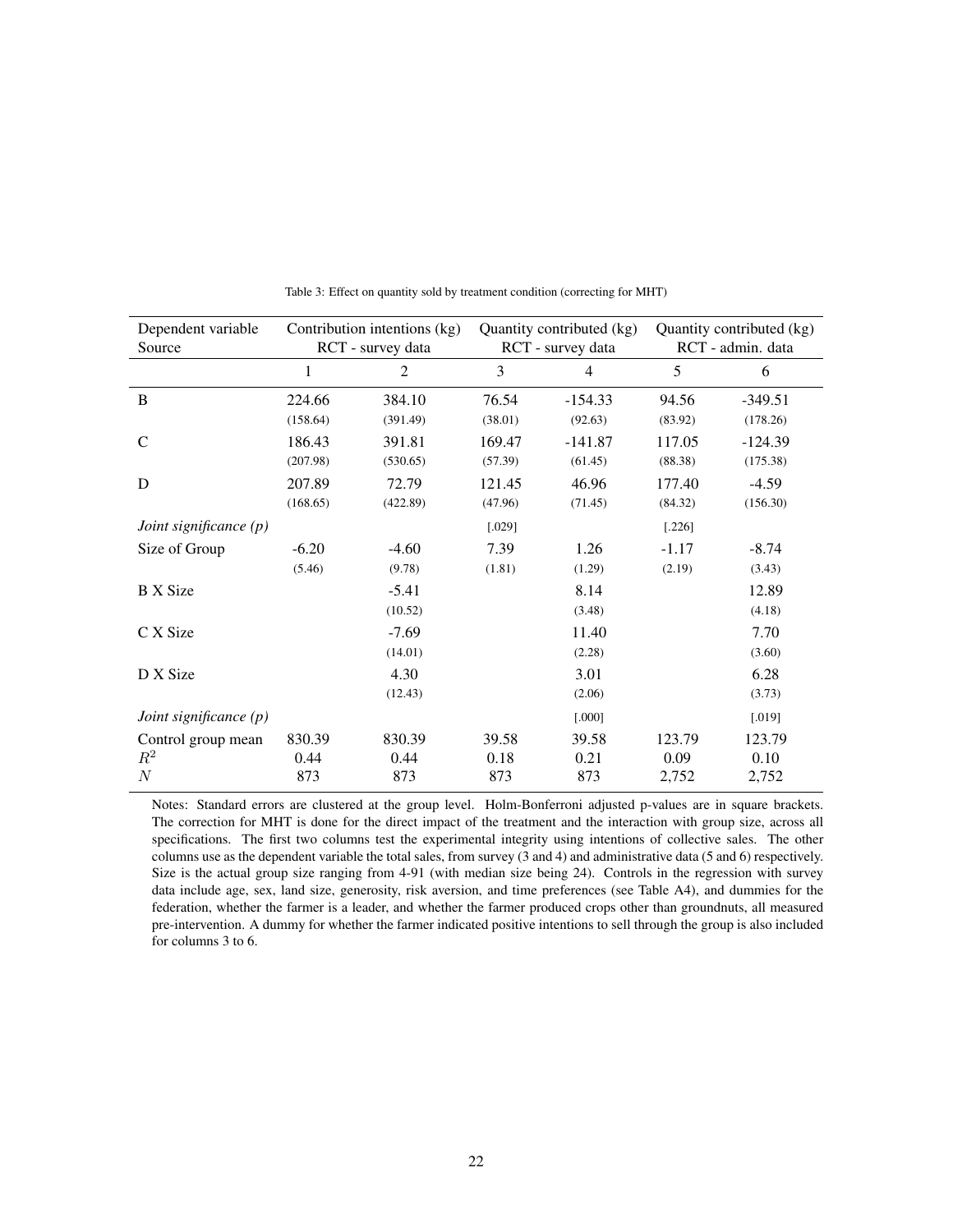| Dependent variable         |           | Contribution intentions (kg)<br>Quantity contributed (kg) |         |                          |         | Quantity contributed (kg) |              |
|----------------------------|-----------|-----------------------------------------------------------|---------|--------------------------|---------|---------------------------|--------------|
| Sample                     |           | All Cooperatives                                          |         | <b>Game Cooperatives</b> | Control |                           |              |
|                            |           |                                                           |         |                          |         |                           | Cooperatives |
|                            |           | $\overline{c}$                                            | 3       | 4                        | 5       | 6                         | 7            |
| Farmer was in LFEs         | $-136.32$ | $-181.08$                                                 | 68.60   | 95.83                    | 73.27   | 92.20                     | 74.17        |
|                            | (367.59)  | (174.88)                                                  | (63.71) | (43.26)                  | (66.81) | (43.83)                   | (33.96)      |
| Group was in LFEs          | 15.19     | 151.03                                                    | 110.59  | 49.44                    |         |                           | $-3.93$      |
|                            | (412.55)  | (162.18)                                                  | (68.91) | (53.55)                  |         |                           | (17.96)      |
| Treatment                  | 151.17    | 204.15                                                    | 130.40  | 122.53                   | 204.01  | 140.04                    |              |
|                            | (264.67)  | (152.32)                                                  | (38.22) | (36.01)                  | (87.41) | (66.63)                   |              |
| LFEs non participants mean | 996.49    | 996.49                                                    | 88.40   | 88.40                    | 181.46  | 181.46                    | 10.75        |
| $R^2$                      | 0.01      | 0.44                                                      | 0.05    | 0.18                     | 0.04    | 0.25                      | 0.23         |
| N                          | 873       | 873                                                       | 882     | 873                      | 279     | 279                       | 194          |
| Controls                   | No        | Yes                                                       | No      | Yes                      | No      | Yes                       | Yes          |

Table 4: Participation in LFEs and behavior in RCT

Notes: Standard errors are clustered at the group level. In the first two columns, intentions on collective commercialization (in kg) are used as the dependent variable. For all other regressions, the dependent variable is the actual quantity sold through the cooperative. All regressions include as controls age, sex, land size, generosity, risk aversion, and time preferences (see Table A4), cooperative size, and dummies for the federation, whether the farmer is a leader, and whether the farmer produced crops other than groundnuts, all measured pre-intervention.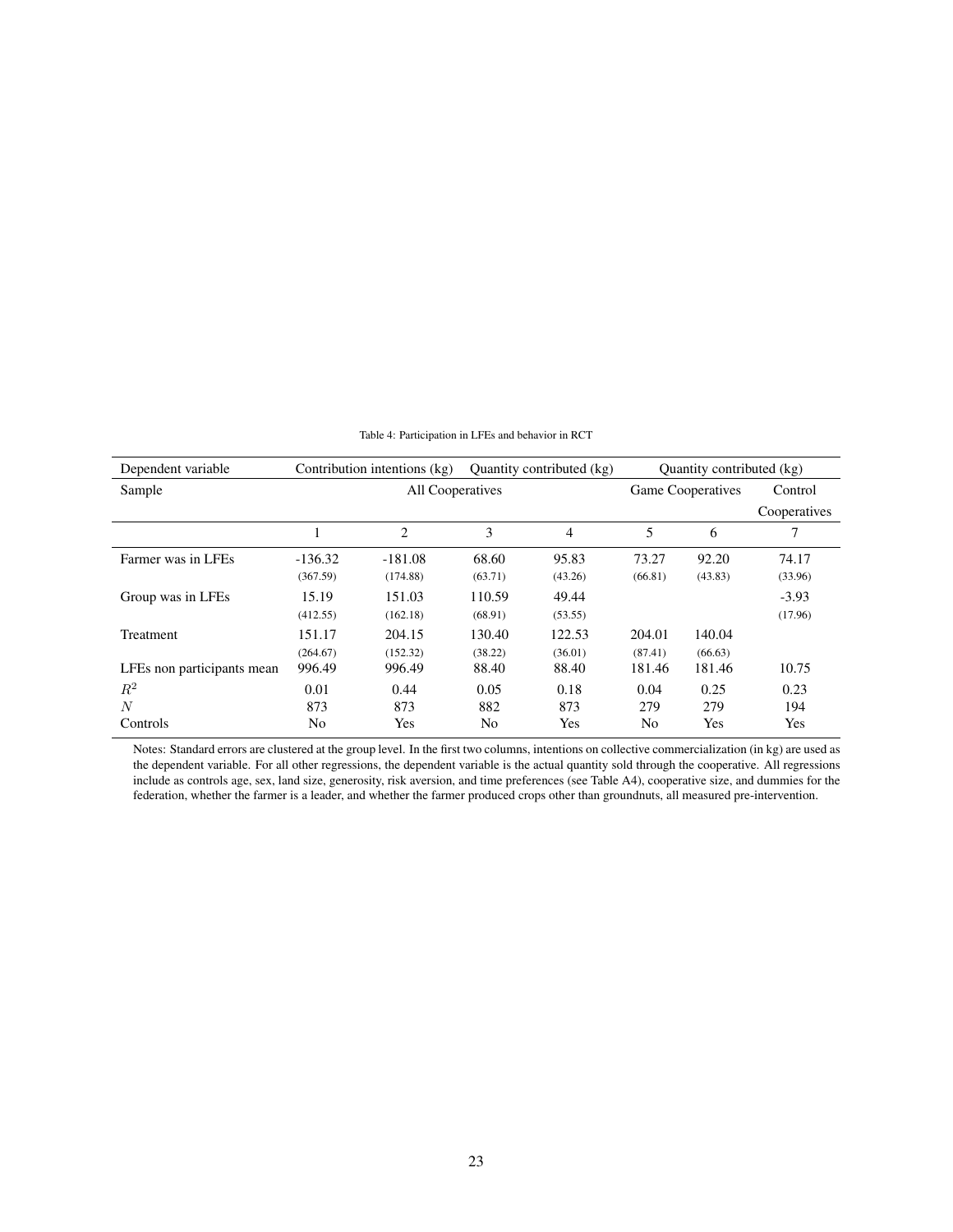# Appendix



Figure A1: LFEs – visual aid

Table A1: Sample distribution across RCT and LFEs

|                        | # of Cooperatives # of farmers in survey |     |     |     | # farmers in admin data |            |
|------------------------|------------------------------------------|-----|-----|-----|-------------------------|------------|
| Was in LFEs?           | N <sub>0</sub>                           | Yes | No. | Yes | No                      | <b>Yes</b> |
| <b>RCT</b> Condition A |                                          |     | 114 | 80  | 320                     | 207        |
| <b>RCT</b> Condition B |                                          |     | 173 | 68  | 640                     | 201        |
| <b>RCT</b> Condition C | 14                                       | h   | 160 | 59  | 360                     | 276        |
| <b>RCT</b> Condition D | 14                                       |     | 156 | 72  | 418                     | 331        |
| Total                  | 53                                       | 26. | 603 | 279 | 1738                    | 1015       |

Condition A is the control group in the RCT.

Conditions B, C, and D are treatment variations (see Section 3.2 or Table A3).

Table A2: Distribution of Baseline and Communication Coordination Games

| Variable       | <b>BCG</b> | CCG  | Total |
|----------------|------------|------|-------|
| # Sessions     | 28         | 28   | 56    |
| $#$ Rounds     | 112        | 110  | 222   |
| # Players      | 429        | 410  | 839   |
| # Observations | 1716       | 1600 | 3316  |

Table A3: RCT treatments

| <b>RCT</b> Condition | What is revealed?    |                     |                   |  |  |  |  |  |  |
|----------------------|----------------------|---------------------|-------------------|--|--|--|--|--|--|
|                      |                      |                     |                   |  |  |  |  |  |  |
| В                    | Aggregate intentions |                     |                   |  |  |  |  |  |  |
|                      | Aggregate intentions | <b>Distribution</b> |                   |  |  |  |  |  |  |
|                      | Aggregate intentions | <b>Distribution</b> | Leader vs. Member |  |  |  |  |  |  |

In all conditions, there was a training, intentions were collected, and a survey was conducted.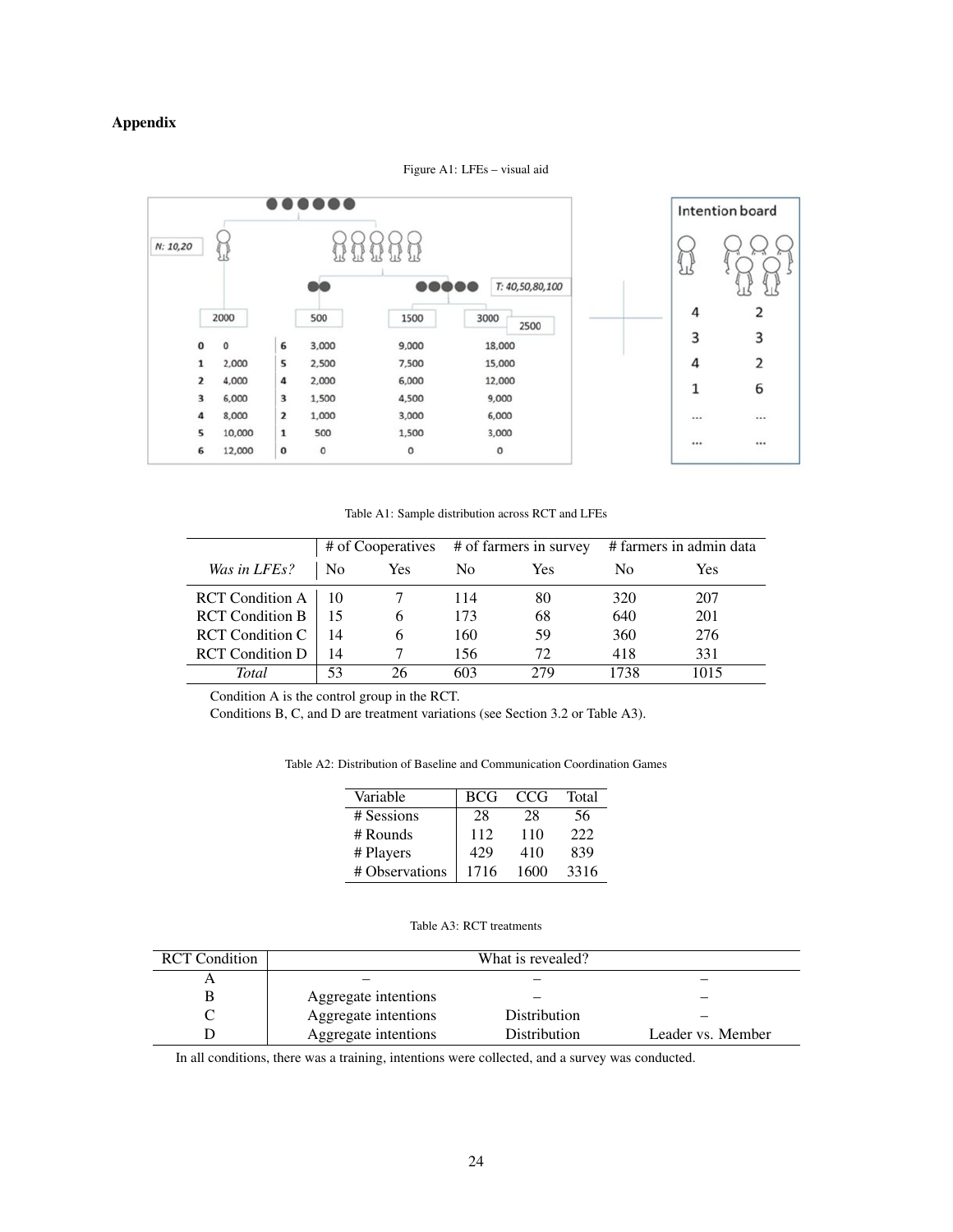|                                                        | N   | All      | No communication | Communication | P-value of diff. |
|--------------------------------------------------------|-----|----------|------------------|---------------|------------------|
| Age                                                    | 882 | 46.27    | 45.81            | 46.40         | 0.58             |
| $Sex (1 = male; 0 = female)$                           | 873 | 0.67     | 0.70             | 0.67          | 0.43             |
| Leader $(1 = yes, 0 = no)$                             | 873 | 0.18     | 0.22             | 0.18          | 0.19             |
| Size of land (ha)                                      | 873 | 4.25     | 3.89             | 4.36          | 0.69             |
| Risk $(1 \text{ to } 5)$                               | 873 | 2.80     | 2.81             | 2.80          | 0.96             |
| Generosity (1 to 7)                                    | 873 | 2.92     | 3.19             | 2.84          | 0.00             |
| Patience $(1 \text{ to } 5)$                           | 873 | 2.52     | 2.50             | 2.52          | 0.87             |
| Federation (1=CCPA, 0=FEGPAB)                          | 873 | 0.52     | 0.47             | 0.54          | 0.13             |
| PO exposed to lablike exp.: $1 = yes$ ; $0 = no$       | 882 | 0.32     | 0.41             | 0.29          | 0.00             |
| $2013$ harvest $(kg)$                                  | 873 | 1,680.85 | 1,868.76         | 1,627.16      | 0.32             |
| Expected 2014 harvest (kg)                             | 873 | 1,628.10 | 1,593.37         | 1,638.02      | 0.86             |
| Intended to coll. com. : $1 = yes$ , $0 = no$          | 873 | 0.84     | 0.80             | 0.85          | 0.10             |
| Intentions coll. com. (kg)                             | 873 | 966.43   | 830.39           | 1,005.30      | 0.25             |
| Intentions indiv. com. (kg)                            | 873 | 148.05   | 200.95           | 132.93        | 0.34             |
| Intentions consumption (kg)                            | 873 | 141.75   | 207.62           | 122.93        | 0.09             |
| Intentions seeds stock (kg)                            | 873 | 303.12   | 265.67           | 313.81        | 0.49             |
| Farmed other crops : $1 = yes$ , $0 = no$              | 873 | 0.57     | 0.59             | 0.57          | 0.55             |
| Attended int. revelation meeting: $1 = yes$ ; $0 = no$ | 882 | 0.59     | 0.56             | 0.59          | 0.44             |

Notes: The p-values in the last column are reported based on two-tailed t-tests and the standard errors are clustered at the group level. All variables were measured before the intervention, that is before revealing intentions. Generosity/social preference was elicited through a hypothetical dictator game (with a greater number indicating a more generous/altruistic individual); risk through a hypothetical Binswanger (1980)-style lottery (with a lower number indicating a more risk averse individual); and patience through typical, hypothetical preferenceover-time questions (with a one-day front-end delay and a higher number indicating a less patient individual).

|                                                  | N   | All      | $\mathbf{A}$ | B        | C        | D        | P-value of diff. |
|--------------------------------------------------|-----|----------|--------------|----------|----------|----------|------------------|
| Age                                              | 882 | 46.27    | 45.81        | 46.90    | 47.98    | 44.53    | 0.04             |
| Sex $(1)$ =male; 0=female)                       | 873 | 0.67     | 0.70         | 0.64     | 0.71     | 0.65     | 0.35             |
| Leader $(1 = yes, 0 = no)$                       | 873 | 0.18     | 0.22         | 0.18     | 0.17     | 0.17     | 0.60             |
| Size of land (ha)                                | 873 | 4.25     | 3.89         | 5.53     | 3.67     | 3.76     | 0.45             |
| Risk(1 to 5)                                     | 873 | 2.80     | 2.81         | 2.72     | 2.85     | 2.85     | 0.79             |
| Generosity (1 to 7)                              | 873 | 2.92     | 3.19         | 2.88     | 2.64     | 3.00     | 0.00             |
| Patience (1 to 5)                                | 873 | 2.52     | 2.50         | 2.54     | 2.70     | 2.32     | 0.17             |
| Federation (1=CCPA, 0=FEGPAB)                    | 873 | 0.52     | 0.47         | 0.53     | 0.54     | 0.53     | 0.50             |
| Group exposed to lablike $exp.: 1 = yes: 0 = no$ | 882 | 0.32     | 0.41         | 0.28     | 0.27     | 0.33     | 0.01             |
| $2013$ harvest $(kg)$                            | 873 | 1,680.85 | 1,868.76     | 1,395.65 | 1,855.39 | 1,653.70 | 0.29             |
| Expected 2014 harvest (kg)                       | 873 | 1,628.10 | 1,593.37     | 1,748.09 | 1,670.35 | 1,484.56 | 0.82             |
| Intended to coll. com. : 1=yes, 0=no             | 873 | 0.84     | 0.80         | 0.87     | 0.84     | 0.85     | 0.34             |
| Intentions coll. com. (kg)                       | 873 | 966.43   | 830.39       | 966.20   | 1,068.47 | 985.15   | 0.64             |
| Intentions indiv. com. (kg)                      | 873 | 148.05   | 200.95       | 205.02   | 123.58   | 62.95    | 0.26             |
| Farmed other crops : $1 = yes$ , $0 = no$        | 873 | 0.57     | 0.59         | 0.61     | 0.57     | 0.53     | 0.29             |
| Attended int. revelation meeting: 1=yes; 0=no    | 882 | 0.59     | 0.56         | 0.56     | 0.60     | 0.61     | 0.70             |

#### Table A5: Balance tests with respect to the treatment conditions - farmer level

Notes: The p-values in last column are obtained by running a one-way ANOVA test using STATA, with standard errors clustered at the group level.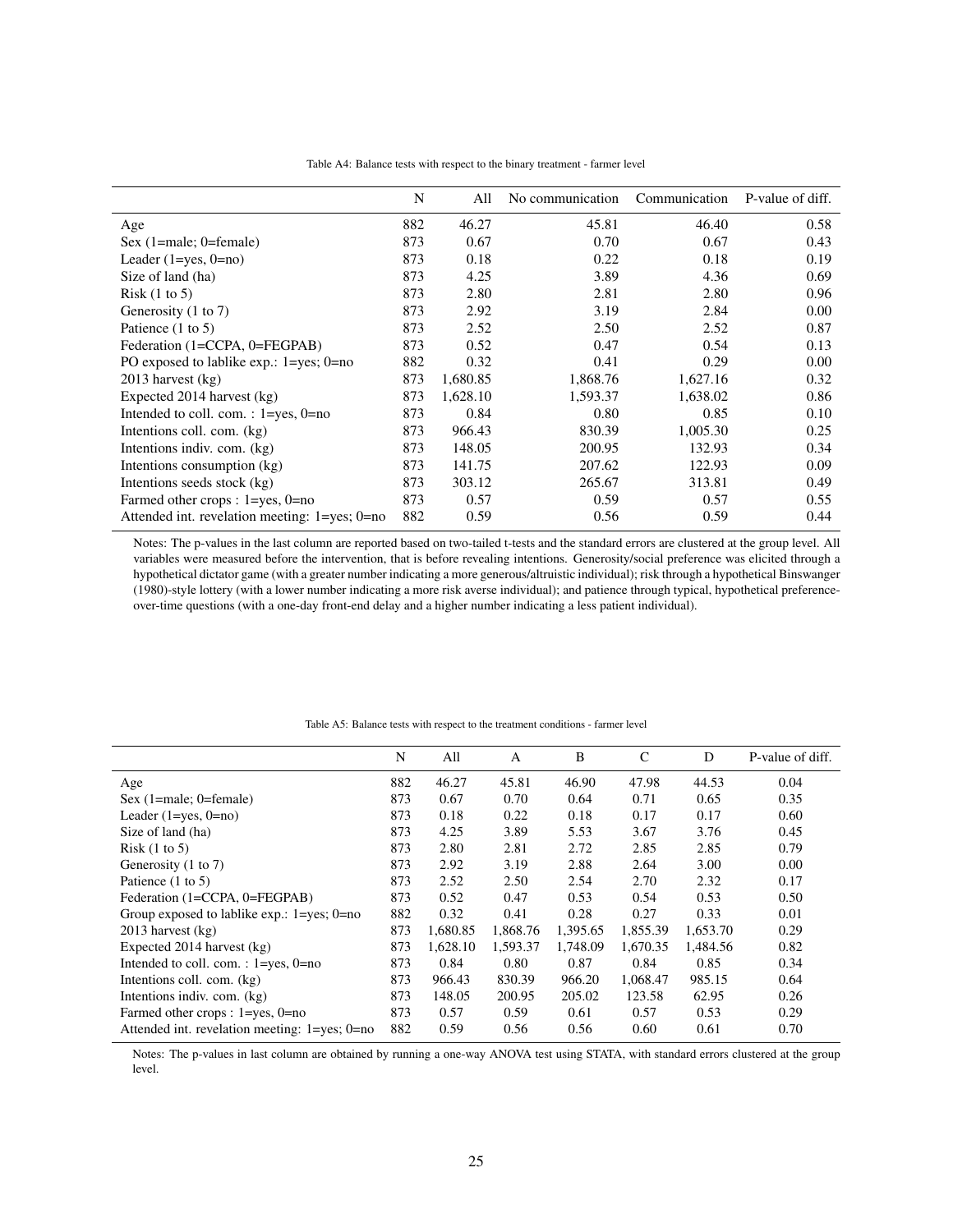|       | $k=1$ | $k=2$ | $k=5$ | $k=10$ | $k=15$ |
|-------|-------|-------|-------|--------|--------|
| $\pi$ |       |       |       |        |        |
| 0.01  | 0.118 | 0.084 | 0.043 | 0.025  | 0.018  |
| 0.02  | 0.212 | 0.156 | 0.082 | 0.048  | 0.037  |
| 0.05  | 0.410 | 0.323 | 0.188 | 0.116  | 0.089  |
| 0.1   | 0.595 | 0.502 | 0.328 | 0.217  | 0.172  |
| 0.2   | 0.767 | 0.694 | 0.524 | 0.384  | 0.318  |
| 0.3   | 0.850 | 0.795 | 0.653 | 0.516  | 0.444  |
| 0.35  | 0.877 | 0.830 | 0.703 | 0.573  | 0.501  |
| 0.55  | 0.942 | 0.917 | 0.843 | 0.753  | 0.695  |

Table A6: PSP estimates: LFE cheap-talk effect in Table 2 - column 1 ( $\beta = 0.66$ )

Notes:  $PSP = \frac{(1-\beta^k)\pi}{(1-\beta^k)\pi + [1-(1-\alpha)^k](1-\pi)}$ , where typical power = 1 –  $\beta$ ,  $\alpha = 0.05$ ,  $\pi$  = a prior, k represents the number of independent researchers working on specific associations in a field (i.e., competition).

|       | $k=1$ | $k=2$ | $k=5$ | $k=10$ | $k=15$ |
|-------|-------|-------|-------|--------|--------|
| $\pi$ |       |       |       |        |        |
| 0.01  | 0.167 | 0.094 | 0.043 | 0.025  | 0.018  |
| 0.02  | 0.288 | 0.173 | 0.083 | 0.048  | 0.037  |
| 0.05  | 0.510 | 0.351 | 0.189 | 0.116  | 0.089  |
| 0.1   | 0.688 | 0.533 | 0.329 | 0.217  | 0.172  |
| 0.2   | 0.832 | 0.719 | 0.525 | 0.384  | 0.318  |
| 0.3   | 0.895 | 0.815 | 0.655 | 0.516  | 0.444  |
| 0.35  | 0.914 | 0.847 | 0.704 | 0.573  | 0.501  |
| 0.55  | 0.960 | 0.926 | 0.844 | 0.753  | 0.695  |

Table A7: PSP estimates: RCT cheap-talk effect in Table 2 - column 5 ( $\beta = 0.99$ )

Notes: See Table A6 for definition of PSP.

Table A8: Effect on collective commercialization - Tobit model

| Dependent variable<br>Source | Contributed to group<br>RCT - survey data |                |          |                |  |  |
|------------------------------|-------------------------------------------|----------------|----------|----------------|--|--|
|                              | 1                                         | $\overline{2}$ | 3        | $\overline{4}$ |  |  |
| Treatment                    | 278.60                                    | $-622.40$      | 460.23   | $-88.53$       |  |  |
|                              | (295.31)                                  | (550.79)       | (258.33) | (512.10)       |  |  |
| Size of Group                | 27.50                                     | $-2.87$        | 25.79    | 7.97           |  |  |
|                              | (6.20)                                    | (15.59)        | (6.50)   | (15.38)        |  |  |
| <b>Treatment X Size</b>      |                                           | 31.70          |          | 18.94          |  |  |
|                              |                                           | (16.94)        |          | (16.57)        |  |  |
| Control group mean           |                                           | 39.58          |          |                |  |  |
| Pseudo $R^2$                 | 0.03                                      | 0.03           | 0.04     | 0.04           |  |  |
| N                            | 882                                       | 873            | 873      | 873            |  |  |
| Control                      | N <sub>0</sub>                            | No             | Yes      | Yes            |  |  |

Notes: The table shows the estimations of the main equation of interest (collective commercialization on treatment) using a Tobit model for the null quantities reported. The dependent variable is the quantity of groundnuts sold through the group. Controls include age, sex, land size, generosity, risk aversion measures and time preferences elicited through hypothetical questions (see Table A4), and dummies for the federation, whether the farmer is a leader, and whether the farmer produced crops other than groundnuts, all measured pre-intervention. A dummy for whether the individual indicated positive intentions to sell through the group is also added.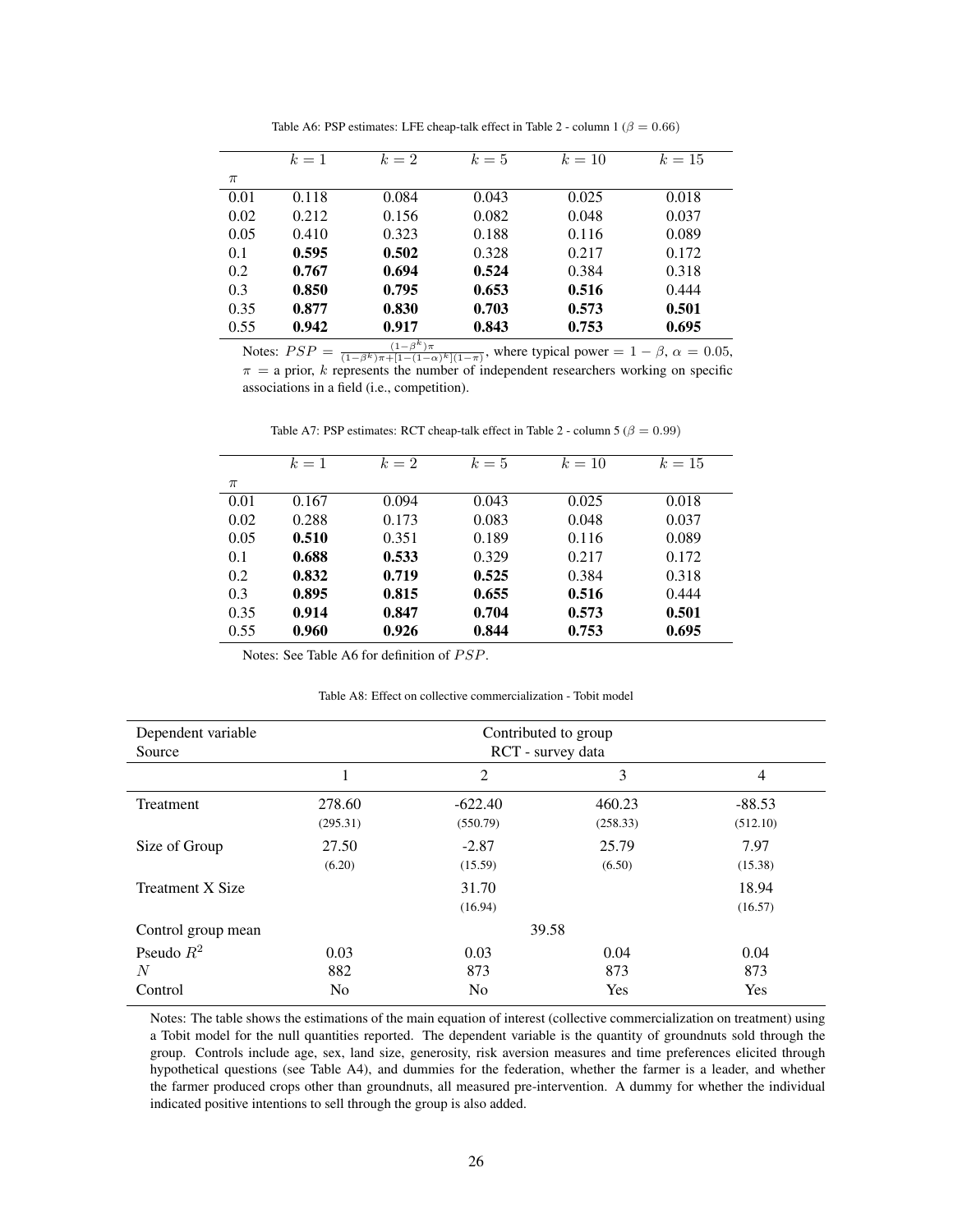| Dependent variable<br>Source | Contributed to group<br>RCT - survey data |                |        |                |  |  |
|------------------------------|-------------------------------------------|----------------|--------|----------------|--|--|
|                              |                                           | 2              | 3      | $\overline{4}$ |  |  |
| <b>Treatment</b>             | 0.42                                      | $-1.13$        | 0.64   | $-0.52$        |  |  |
|                              | (0.39)                                    | (0.68)         | (0.34) | (0.63)         |  |  |
| Size of Group                | 0.05                                      | $-0.00$        | 0.05   | 0.01           |  |  |
|                              | (0.01)                                    | (0.02)         | (0.01) | (0.02)         |  |  |
| <b>Treatment X Size</b>      |                                           | 0.06           |        | 0.04           |  |  |
|                              |                                           | (0.02)         |        | (0.02)         |  |  |
| Control group mean           |                                           | 39.58          |        |                |  |  |
| $\,R^2$                      | 0.10                                      | 0.11           | 0.17   | 0.17           |  |  |
| N                            | 882                                       | 873            | 873    | 873            |  |  |
| Control                      | N <sub>0</sub>                            | N <sub>0</sub> | Yes    | Yes            |  |  |

Table A9: Effect on collective commercialization - inverse hyperbolic sine transformation

Notes: Standard errors are clustered at the group level. The dependent variable is the quantity of groundnuts sold through the group, transformed by the inverse hyperbolic sine. Controls include age, sex, land size, generosity, risk aversion measures and time preferences elicited through hypothetical questions (see Table A4), and dummies for the federation, whether the farmer is a leader, and whether the farmer produced crops other than groundnuts, all measured pre-intervention. A dummy for whether the individual indicated positive intentions to sell through the group is also added.

| Dependent variable<br>Source (recall Section 3.1) |        |                | # Chips contributed<br><b>LFE</b> |               |         |               |
|---------------------------------------------------|--------|----------------|-----------------------------------|---------------|---------|---------------|
|                                                   | 1      | $\overline{2}$ | 3                                 | 4             | 5       | 6             |
| Treatment                                         | 0.40   | $-0.03$        | 0.22                              | $-0.03$       | 0.36    | $-0.02$       |
|                                                   | (0.19) | (0.31)         | (0.21)                            | (0.30)        | (0.24)  | (0.29)        |
| Size of Group                                     | 0.03   | $-0.31$        | $-0.27$                           | $-0.53$       | $-0.00$ | $-0.38$       |
|                                                   | (0.24) | (0.27)         | (0.21)                            | (0.35)        | (0.23)  | (0.25)        |
| <b>Treatment X Size</b>                           |        | 0.65           |                                   | 0.53          |         | 0.77          |
|                                                   |        | (0.38)         |                                   | (0.41)        |         | (0.44)        |
| Control group mean                                | 3.03   |                |                                   | 3.09          |         | 3.09          |
| $\,R^2$                                           | 0.09   | 0.10           | 0.08                              | 0.09          | 0.11    | 0.12          |
| $\overline{N}$                                    | 3.316  | 3.316          | 2.116                             | 2,116         | 2.320   | 2,320         |
| Fixed threshold?                                  |        | N <sub>0</sub> |                                   | Yes - Average |         | Yes - Overall |

Table A10: Isolating the effect of group size from that of the threshold (LFEs)

Notes: Standard errors are clustered at the group level. All columns use data from the LFEs. The dependent variable is the number of chips. The size in all specifications is a dummy variable that is 1 if the experimental session was run with 20 farmers and 0 if it was run with 10 farmers. Columns 1 and 2 use data from all LFEs regardless of the threshold required for coordination. Columns 3 and 4 only use data from the LFEs where the average (per-player) number of chips required to reach the threshold was the same across large and small groups. Columns 5 and 6 only use data from the LFEs where the overall threshold was fixed across small and large groups. Controls in the regressions include age, sex, land size, education (dummy for going to a French school versus a Koranic or no schooling), generosity, risk aversion measures and time preferences elicited through hypothetical questions (see Table A4), and dummies for the federation and whether the farmer is a leader.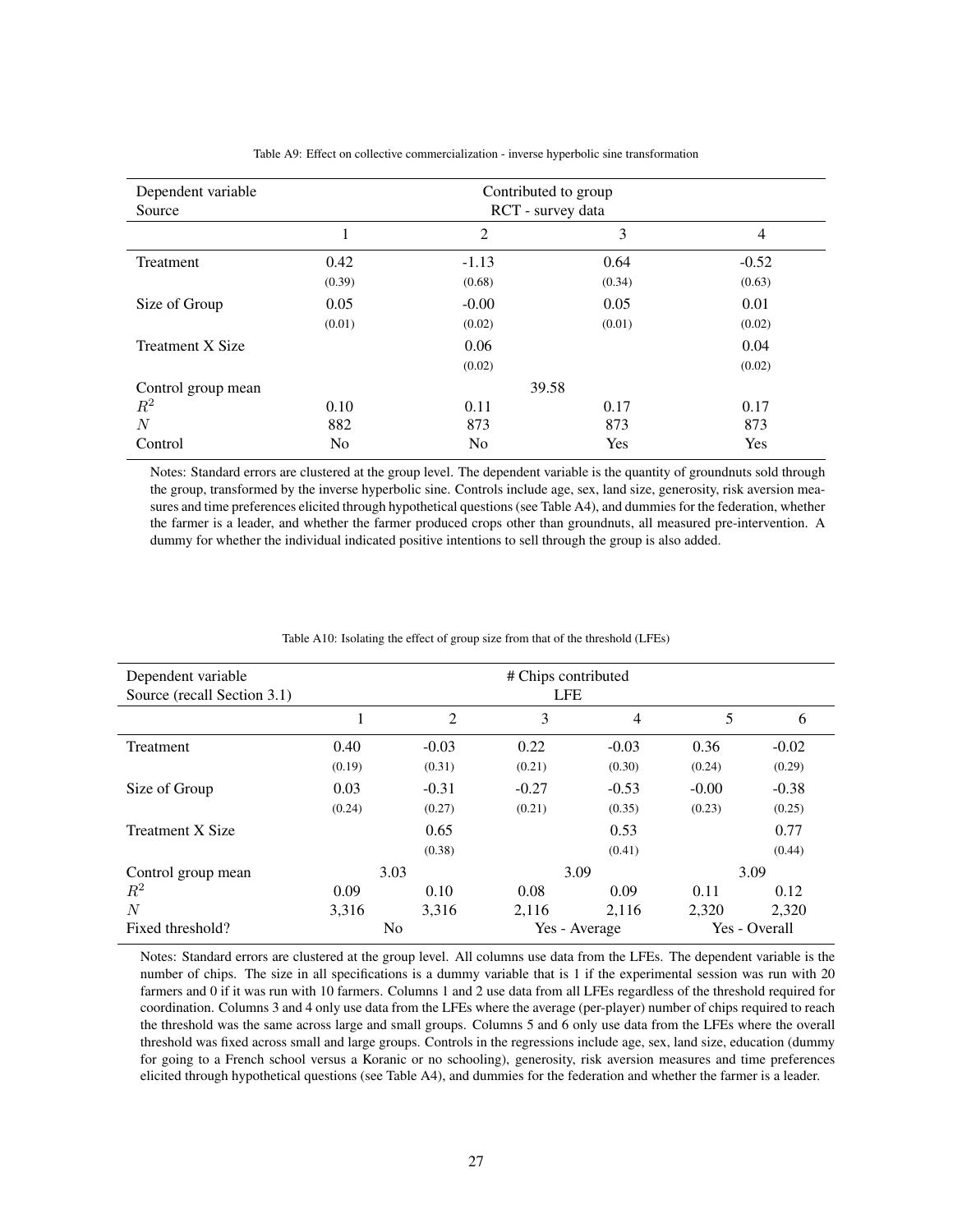| Dependent variable<br>Source | Patience     |                | Generosity<br>RCT - survey |         | <b>Risk</b> |         |
|------------------------------|--------------|----------------|----------------------------|---------|-------------|---------|
|                              | $\mathbf{1}$ | $\overline{2}$ | 3                          | 4       | 5           | 6       |
| <b>Binary</b> treatment      |              |                |                            |         |             |         |
| Treatment                    | $-0.15$      | $-0.14$        | 0.08                       | 0.09    | 0.17        | 0.40    |
|                              | (0.11)       | (0.28)         | (0.10)                     | (0.20)  | (0.11)      | (0.33)  |
| Size of Group                | $-0.00$      | $-0.00$        | 0.00                       | 0.00    | $-0.00$     | 0.00    |
|                              | (0.00)       | (0.01)         | (0.00)                     | (0.01)  | (0.00)      | (0.01)  |
| <b>Treatment X Size</b>      |              | $-0.00$        |                            | $-0.00$ |             | $-0.01$ |
|                              |              | (0.01)         |                            | (0.01)  |             | (0.01)  |
| $R^2$                        | 0.07         | 0.07           | 0.08                       | 0.08    | 0.04        | 0.04    |
| $\cal N$                     | 873          | 873            | 873                        | 873     | 873         | 873     |
| Treatment arms               |              |                |                            |         |             |         |
| B                            | $-0.12$      | $-0.04$        | 0.11                       | 0.16    | 0.18        | 0.44    |
|                              | (0.13)       | (0.32)         | (0.12)                     | (0.26)  | (0.13)      | (0.35)  |
| $\mathcal{C}$                | $-0.29$      | $-0.22$        | 0.04                       | $-0.03$ | 0.08        | 0.30    |
|                              | (0.14)       | (0.32)         | (0.12)                     | (0.25)  | (0.16)      | (0.37)  |
| D                            | $-0.04$      | $-0.15$        | 0.08                       | 0.16    | 0.23        | 0.48    |
|                              | (0.14)       | (0.32)         | (0.13)                     | (0.24)  | (0.14)      | (0.38)  |
| Size of Group                | $-0.00$      | $-0.00$        | 0.00                       | 0.00    | $-0.01$     | 0.00    |
|                              | (0.00)       | (0.01)         | (0.00)                     | (0.01)  | (0.00)      | (0.01)  |
| <b>B</b> X Size              |              | $-0.00$        |                            | $-0.00$ |             | $-0.01$ |
|                              |              | (0.01)         |                            | (0.01)  |             | (0.01)  |
| C X Size                     |              | $-0.00$        |                            | 0.00    |             | $-0.01$ |
|                              |              | (0.01)         |                            | (0.01)  |             | (0.01)  |
| D X Size                     |              | 0.00           |                            | $-0.00$ |             | $-0.01$ |
|                              |              | (0.01)         |                            | (0.01)  |             | (0.01)  |
| Control group mean           | 1.84         | 1.84           | 3.10                       | 3.10    | 2.15        | 2.15    |
| $R^2$                        | 0.07         | 0.07           | 0.08                       | 0.08    | 0.04        | 0.04    |
| $\boldsymbol{N}$             | 873          | 873            | 873                        | 873     | 873         | 873     |

Table A11: Robustness check: effect of the treatment on patience, generosity and risk

Notes: Standard errors are clustered at the group level. See Table A4 for definitions of generosity/social preferences, risk preferences, and patience/time preferences. All dependent variables were measured after the intervention and in the same way they were measured before the intervention. Their values pre-intervention are used as controls in the regressions. Additional controls include age, sex, land size, and dummies for the federation, whether the farmer is a leader, and whether the farmer produced crops other than groundnuts, all measured pre-intervention.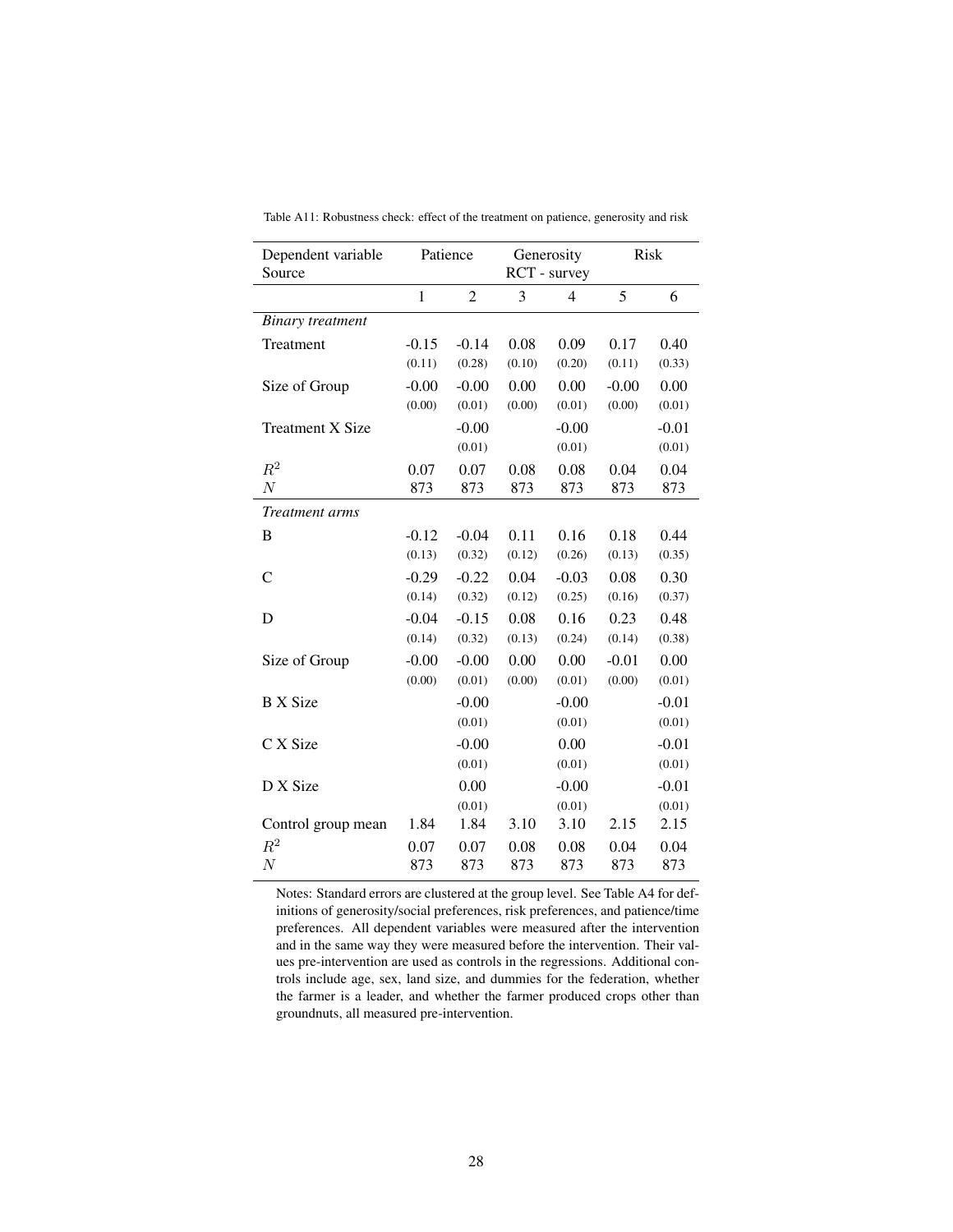|                                                        | N   | All      | <b>Small Cooperatives</b> | Large Cooperatives | P-value of diff. |
|--------------------------------------------------------|-----|----------|---------------------------|--------------------|------------------|
| Age                                                    | 882 | 46.27    | 46.59                     | 45.99              | 0.60             |
| Sex $(1)$ =male; 0=female)                             | 873 | 0.67     | 0.71                      | 0.64               | 0.37             |
| Leader $(1 = yes, 0 = no)$                             | 873 | 0.18     | 0.18                      | 0.19               | 0.83             |
| Size of land (ha)                                      | 873 | 4.25     | 4.13                      | 4.36               | 0.81             |
| Risk(1 to 5)                                           | 873 | 2.80     | 2.74                      | 2.86               | 0.37             |
| Generosity (1 to 7)                                    | 873 | 2.92     | 2.89                      | 2.94               | 0.77             |
| Patience $(1 \text{ to } 5)$                           | 873 | 2.52     | 2.56                      | 2.48               | 0.61             |
| Federation (1=CCPA, 0=FEGPAB)                          | 873 | 0.52     | 0.33                      | 0.69               | 0.00             |
| Coop exposed to lablike $exp.: 1 = yes: 0 = no$        | 882 | 0.32     | 0.27                      | 0.36               | 0.39             |
| $2013$ harvest (kg)                                    | 873 | 1,680.85 | 1,780.21                  | 1,592.46           | 0.54             |
| Expected 2014 harvest (kg)                             | 873 | 1,628.10 | 1,663.21                  | 1,596.86           | 0.87             |
| Intended to coll. com. : $1 = yes$ , $0 = no$          | 873 | 0.84     | 0.81                      | 0.87               | 0.08             |
| Intentions coll. com. (kg)                             | 873 | 966.43   | 972.34                    | 961.17             | 0.96             |
| Intentions indiv. com. (kg)                            | 873 | 148.05   | 170.02                    | 128.50             | 0.58             |
| Farmed other crops : $1 = yes$ , $0 = no$              | 873 | 0.57     | 0.59                      | 0.56               | 0.55             |
| Attended int. revelation meeting: $1 = yes$ ; $0 = no$ | 882 | 0.59     | 0.62                      | 0.55               | 0.11             |

Table A12: Comparing large and small cooperatives

Notes: The p-values in the last column are reported from two-tailed t-tests and the standard errors are clustered at the group level. Cooperatives are divided at the median size (24 members) into large and small. All the variables were measured before the intervention, that is before revealing intentions. See Table A4 for definitions of generosity/social preferences, risk preferences, and patience/time preferences.

| Dependent variable<br>Source     | Contributed to group<br>RCT - survey data |                    |                 |                    |  |  |
|----------------------------------|-------------------------------------------|--------------------|-----------------|--------------------|--|--|
|                                  |                                           | 2                  | 3               | $\overline{4}$     |  |  |
| Treatment                        | 91.90                                     | $-16.87$           | 121.66          | 50.55              |  |  |
| Aggregate intentions (tonnes)    | (37.79)<br>3.41                           | (36.80)<br>$-0.49$ | (34.92)<br>0.58 | (35.13)<br>$-1.83$ |  |  |
|                                  | (1.08)                                    | (0.51)             | (1.46)          | (1.29)             |  |  |
| Treatment X Aggregate intentions |                                           | 4.59               |                 | 2.96               |  |  |
|                                  |                                           | (1.42)             |                 | (1.44)             |  |  |
| Control group mean               |                                           |                    | 39.58           |                    |  |  |
| $R^2$                            | 0.08                                      | 0.10               | 0.17            | 0.18               |  |  |
| $\overline{N}$                   | 873                                       | 873                | 873             | 873                |  |  |
| Controls?                        | No                                        | No                 | Yes             | Yes                |  |  |

#### Table A13: Collective commercialization and aggregate intentions

Notes: Standard errors are clustered at the group level. The dependent variable is the quantity of groundnuts sold through the group. Aggregate intentions (in tonnes) are obtained as the sum of the individual intentions reported by farmers. Controls include age, sex, land size, generosity, risk aversion measures and time preferences elicited through hypothetical questions (see Table A4), cooperative size, and dummies for the federation, whether the farmer is a leader, and whether the farmer produced crops other than groundnuts, all measured pre-intervention. A dummy for whether the individual indicated positive intentions to sell through the group is also added.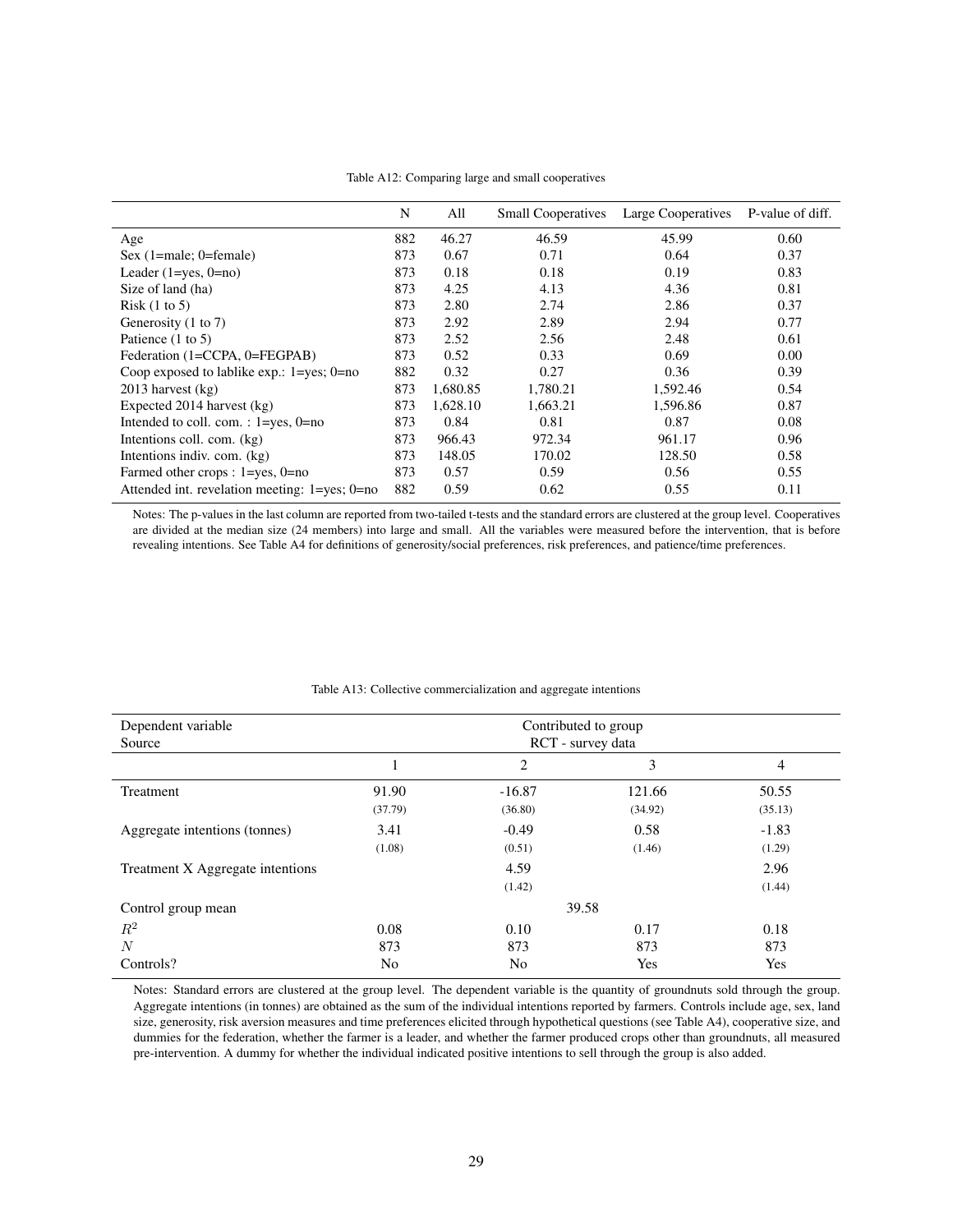| Dependent variable<br>Source              | Contributed to group<br>RCT - survey data |                |                |         |  |
|-------------------------------------------|-------------------------------------------|----------------|----------------|---------|--|
|                                           | 1                                         | $\overline{2}$ | 3              | 4       |  |
| B                                         | 73.39                                     | 108.56         | 57.59          | 88.06   |  |
|                                           | (48.97)                                   | (43.60)        | (44.72)        | (40.47) |  |
| $\mathsf{C}$                              | 133.66                                    | 169.72         | 148.73         | 181.64  |  |
|                                           | (56.57)                                   | (54.83)        | (60.85)        | (58.72) |  |
| D                                         | 125.63                                    | 144.68         | 70.84          | 117.12  |  |
|                                           | (63.79)                                   | (59.99)        | (43.04)        | (45.77) |  |
| Average intentions leader                 | 0.06                                      | 0.07           |                |         |  |
|                                           | (0.04)                                    | (0.04)         |                |         |  |
| Average intentions member                 | $-0.04$                                   | $-0.06$        |                |         |  |
|                                           | (0.03)                                    | (0.03)         |                |         |  |
| D X Average intentions leader             | 0.06                                      | 0.03           |                |         |  |
|                                           | (0.07)                                    | (0.08)         |                |         |  |
| D X Average intentions member             | $-0.10$                                   | $-0.06$        |                |         |  |
|                                           | (0.07)                                    | (0.08)         |                |         |  |
| Leader's intentions -/- member's $\geq 0$ |                                           |                | 46.66          | 49.67   |  |
|                                           |                                           |                | (49.42)        | (45.38) |  |
| D X difference $\geq 0$                   |                                           |                | 43.34          | 6.62    |  |
|                                           |                                           |                | (72.45)        | (71.19) |  |
| Size of Group                             | 7.14                                      | 6.97           | 7.52           | 7.19    |  |
|                                           | (2.03)                                    | (2.18)         | (1.96)         | (1.92)  |  |
| Control group mean                        |                                           |                | 39.58          |         |  |
| $R^2$                                     | 0.15                                      | 0.19           | 0.14           | 0.18    |  |
| $\boldsymbol{N}$                          | 868                                       | 868            | 868            | 868     |  |
| Control                                   | N <sub>o</sub>                            | Yes            | N <sub>o</sub> | Yes     |  |

| Table A14: Collective commercialization and leader's intentions |  |
|-----------------------------------------------------------------|--|
|-----------------------------------------------------------------|--|

Notes: Standard errors are clustered at the group level. The dependent variable is the quantity of groundnuts sold through the group. Average intentions are used as an explanatory variable. This information was only revealed in the RCT Group D. Controls include age, sex, land size, generosity, risk aversion measures and time preferences elicited through hypothetical questions (see Table A4), and dummies for the federation, whether the farmer is a leader, and whether the farmer produced crops other than groundnuts, all measured pre-intervention. A dummy for whether the individual indicated positive intentions to sell through the group is also added.